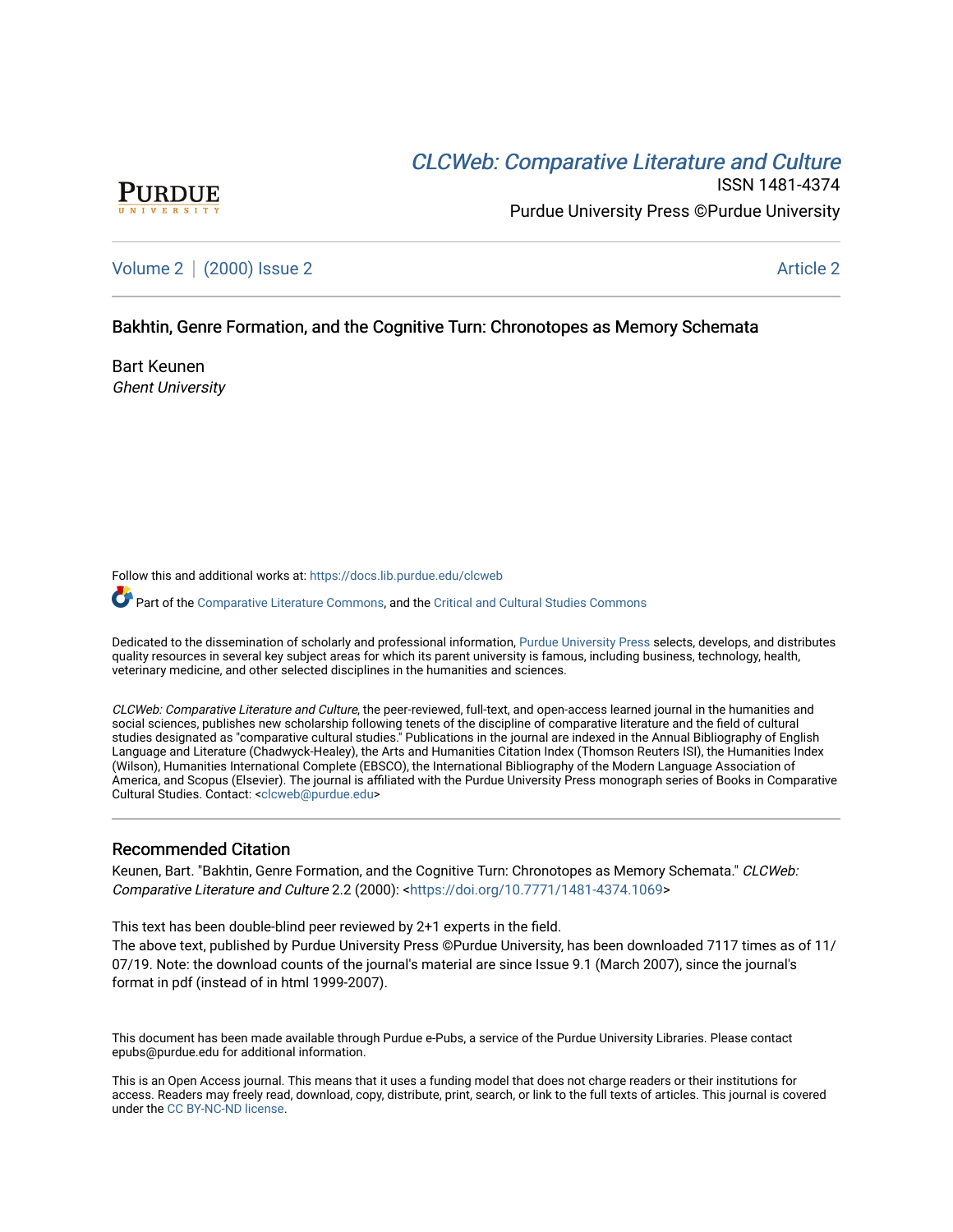$\overline{\text{PURDUE}}$  UNIVERSITY PRESS <http://www.thepress.purdue.edu>

# CLCWeb: Comparative Literature and Culture

ISSN 1481-4374 <http://docs.lib.purdue.edu/clcweb> Purdue University Press ©Purdue University

CLCWeb: Comparative Literature and Culture, the peer-reviewed, full-text, and open-access learned journal in the humanities and social sciences, publishes new scholarship following tenets of the discipline of comparative literature and the field of cultural studies designated as "comparative cultural studies." In addition to the publication of articles, the journal publishes review articles of scholarly books and publishes research material in its Library Series. Publications in the journal are indexed in the Annual Bibliography of English Language and Literature (Chadwyck-Healey), the Arts and Humanities Citation Index (Thomson Reuters ISI), the Humanities Index (Wilson), Humanities International Complete (EBSCO), the International Bibliography of the Modern Langua-ge Association of America, and Scopus (Elsevier). The journal is affiliated with the Purdue University Press monog-raph series of Books in Comparative Cultural Studies. Contact: <clcweb@purdue.edu>

# Volume 2 Issue 2 (June 2000) Article 2 Bart Keunen,

"Bakhtin, Genre Formation, and the Cognitive Turn: Chronotopes as Memory Schemata" <http://docs.lib.purdue.edu/clcweb/vol2/iss2/2>

> Contents of CLCWeb: Comparative Literature and Culture 2.2 (2000) <http://docs.lib.purdue.edu/clcweb/vol2/iss2/>

Abstract: In his article, "Bakhtin, Genre Formation, and the Cognitive Turn: Chronotopes as Memory Schemata," Bart Keunen proposes a new reading of Bakhtin's notion of the chronotope. Bakhtin is widely taken to be a pioneer of genological thinking, but one of his key concepts -- the chronotope -- is still subject to highly divergent interpretations. Moreover, the epistemological implications of his genology have not yet been fully realized. In this article, a methodological grounding in schema theory is proposed. Bakhtin's concept can be used to study the way in which literary communication functions through what the psychologist Frederic Bartlett first called memory schemata. These schemata can be seen to operate on two levels: The level of textual motifs (the thematological dimension of texts) and that of fictional world models (the genological dimension). The development of Bakhtin's writings shows that genre distinctions are to be considered a fundamental instrument for literary communication and that this instrument is to be understood as working implicitly by means of mnemonic associations made by text producers and readers. The distinction between the thematological and genological aspects of the construction of fictional worlds can be clarified by linking them respectively to the concept of action schemata and to that of textual superstructures. Such an adaptation of the chronotope concept can be further linked to methodological tendencies within current interpretation theory, genology, and literary historiography.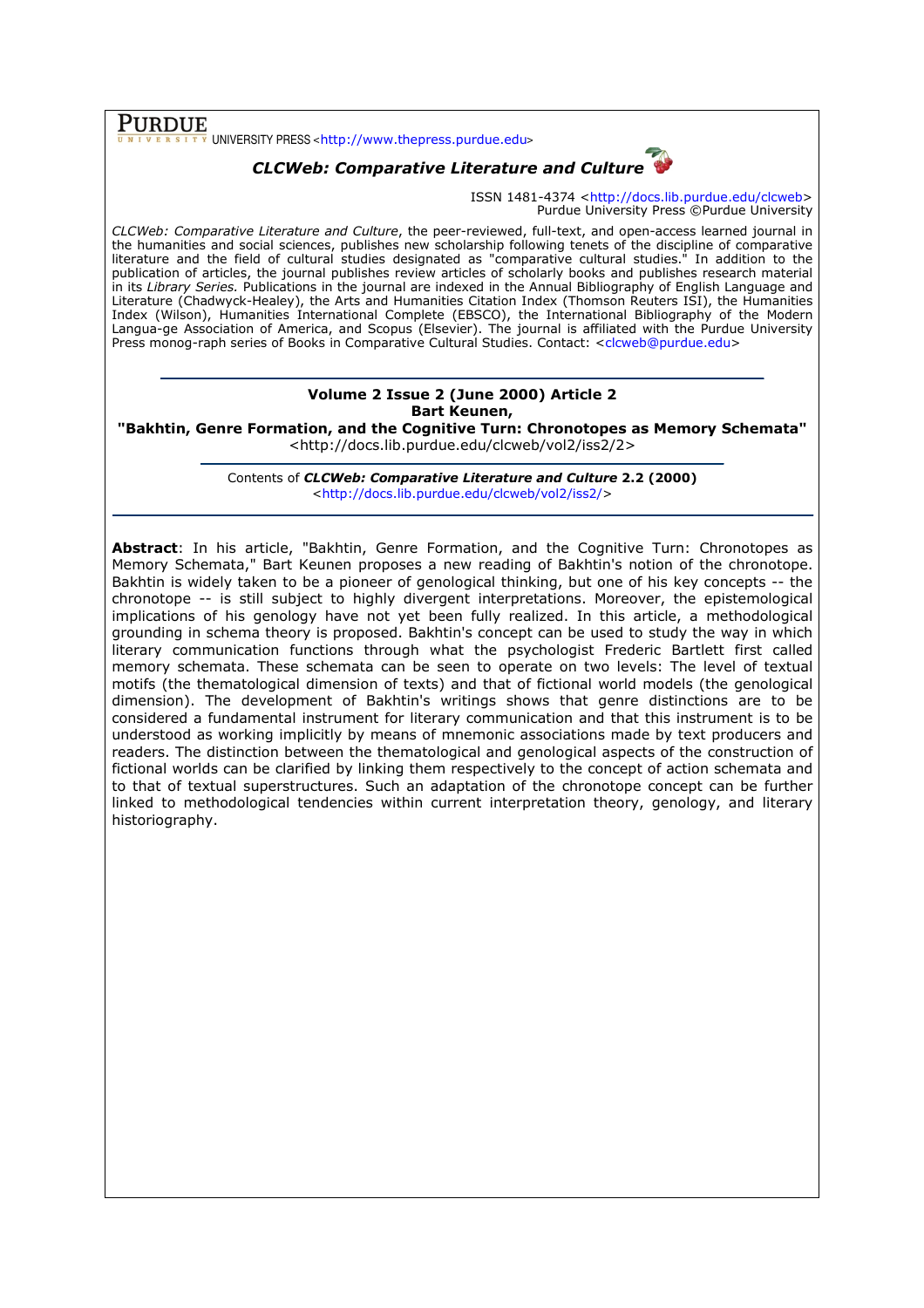Bart Keunen, "Bakhtin, Genre Formation, and the Cognitive Turn: Chronotopes as Memory Schemata" page 2 of 15 CLCWeb: Comparative Literature and Culture 2.2 (2000): <http://docs.lib.purdue.edu/clcweb/vol2/iss2/2>

# Bart KEUNEN

#### Bakhtin, Genre Formation, and the Cognitive Turn: Chronotopes as Memory Schemata

Despite the recent boom of Bakhtin commentaries and Bakhtinian text interpretations we are still without a systematic theory of the concept of "chronotope." This is all the more deplorable since the concept is as essential to Bakhtin's work as are the notions of polyphony, carnival, and heteroglossia. The reason for this neglect probably resides in the fact that the concept cannot easily be reformulated in terms of the notions of semiotic and poststructuralist thinking -- the frame of reference preferred by American Bakhtin scholars (Morson 1071-72). In contrast with the frequently deployed concepts of heteroglossia and of speech genres, Bakhtin's thesis on "Forms of Time and of the Chronotope in the Novel" is developed in a context that foregrounds the cognitive functions of literature. Chronotopes are not only semantic elements of texts; they are also (and in the first place) cognitive strategies applied by specific readers and writers. At several points in his argumentation, it becomes clear that Bakhtin intends to conceive literature as a dialogue between (mutually interacting) texts, on the one hand, and the prior knowledge of readers and writers, on the other. This interaction between texts and mental procedures can be conceptualized in terms of invariant structures within literary communication -- chronotopes -- which are cognitive invariants used by writers and readers in order to structure historically and textually divergent semantic elements.

Some of Bakhtin's disciples might be surprised by a cognitive-psychological approach to the chronotope concept. Although it would seem that Bakhtin's theory of the novel is based on an analysis of discourse rather than on one of the represented world, the epistemology behind his thinking also offers a more realist perspective of literary communication (Shukman 223; Vlasov 45). Moreover, the historical evolution in the writings from the Bakhtin circle provides evidence for the reading I am proposing. Ten years before the chronotope essay was written, the members of that circle already tried to counter Russian Formalism by taking a pragmatist turn. Literature, according to the Bakhtinians, could only be understood by stressing the interaction between literary utterances, on the one hand, and the social and mental activities of writers and readers, on the other. Accordingly they emphasized the importance of genre patterns in literary communication (Medvedev 135). The arguments in Bakhtin's 1937-38 chronotope essay can be interpreted as an extension and refinement of those theses. For this reason I will propose to link Bakhtin with cognitive-theoretical frames of reference. A body of theories that would especially seem to elucidate Bakhtin's chronotopes is provided by the cognitivist theories commonly known as schema theories. The concept of "schema" as defined by information processing and discourse processing theories is able to clarify the function of chronotopicity in literary communication. It helps to understand why the concept of chronotope is a relevant one in the first place.

A second reason why so little attention has been paid to the chronotope concept can be found in the minimalistic and rather fuzzy way in which it is defined in Bakhtin's essay. Bakhtin introduces the concept by venturing that "in the literary artistic chronotope, spatial and temporal indicators are fused into one carefully thought-out, concrete whole. Time, as it were, thickens, takes on flesh, becomes artistically visible; likewise, space becomes charged and responsive to the movements of time, plot and history" (84). In the argumentation that follows this "definition" he only illustrates the interwovenness of time and space. No matter how suggestive and instructive those illustrations may be, the precise narratological form of spatial and temporal indicators is not clearly delineated. To the contrary, Bakhtin tends to apply his concept to heterogeneous textual strategies (see Mitterand 180-89; Vlasov 42-43; Holquist 109-10). In most cases he refers to a generic convention, but upon occasion he will also identify chronotopes at the level of semantic units which coincide with motifs. Thus, he mentions the motif of "the meeting on the road" where "time, as it were, fuses together with space" (243). To this motivic connotation of the concept we could add cultural-historical connotations, since for Bakhtin some of the genre conventions are an expression of the world view of particular social groups. This semantic proliferation of the term has led most commentators of Bakhtin to use the term very loosely by identifying it with highly different literary "images" and through these with "visual associations" (see Stam; Vice). To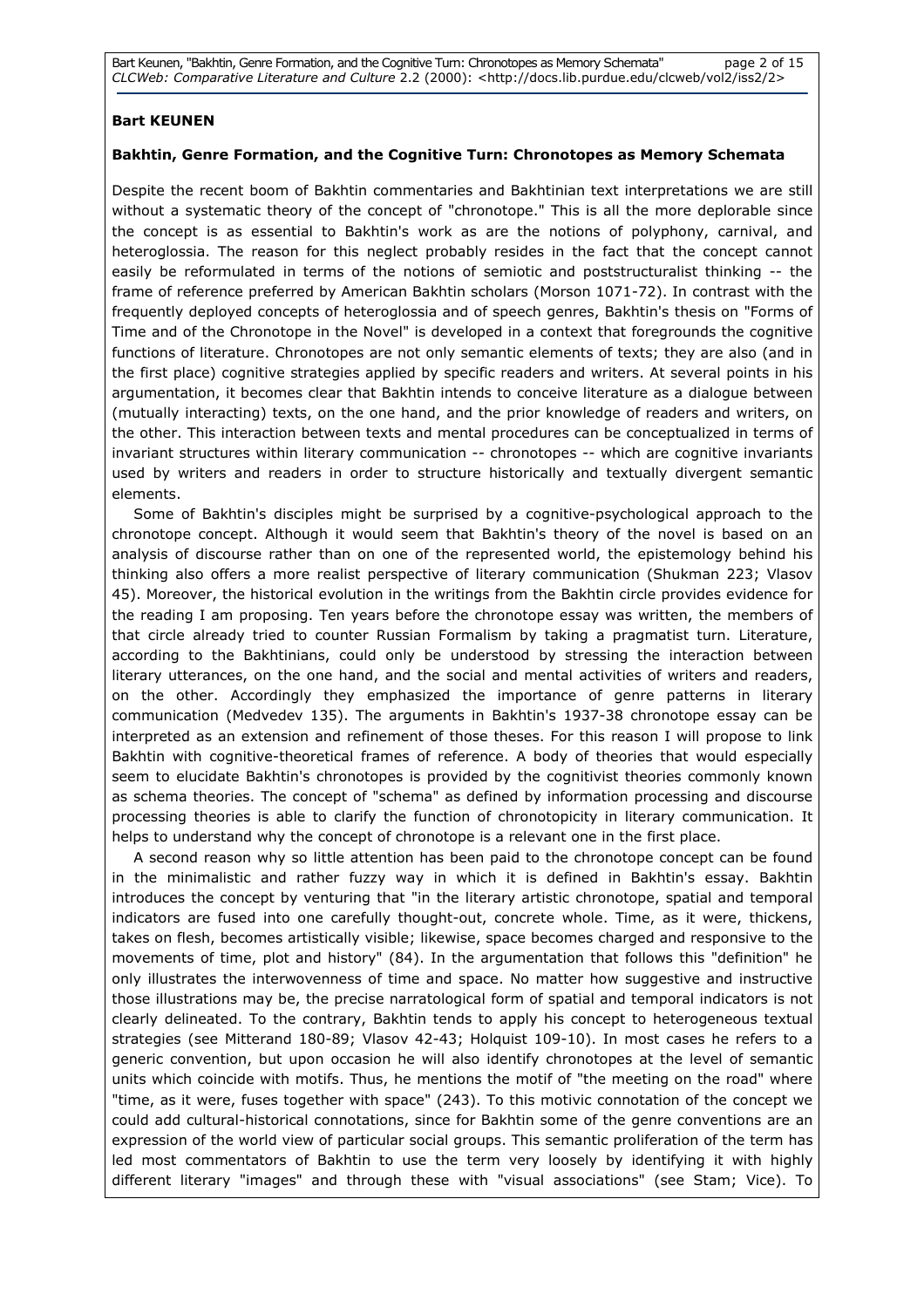Bart Keunen, "Bakhtin, Genre Formation, and the Cognitive Turn: Chronotopes as Memory Schemata" page 3 of 15 CLCWeb: Comparative Literature and Culture 2.2 (2000): <http://docs.lib.purdue.edu/clcweb/vol2/iss2/2>

counter the indeterminacy and the inflation of the concept, I would propose to take the concept back to its pragmatic and cognitive-psychological basis. It may be argued, in particular, that in all of its connotations the term "chronotope" refers to the stereotypical semantic information that is used during the encoding or decoding of literary texts. Crucial to such prior information is the fact that it has an invariant structure. Important are not the visual associations of a chronotope, but the precise way in which a temporal logic is combined with a spatial one. It is at this particular point that schema theory can be of use in making the chronotope concept more workable for literary studies. Schema theory provides two related definitions of "schema" that seem to correspond with two basic functions of Bakhtin's chronotopes: First, the definition of superstructural schemata can be associated with the genological function of chronotopes and second, the definition of "action schemata" can be linked to the chronotopes which Bakhtin calls "motifs." This corresponds with Freundlieb's distinction between schemata "which represent discourse structures and those which represent typical events, actions, processes, etc..." (29) and with the difference between "language-knowledge" and "world-knowledge" approaches (Habel 122; Habel is associating the former with Rumelhart, Mandler, Johnson, and Van Dijk, and the latter with Minsky, Abelson, Schank, Wilensky, and Winograd).

### Comparing Chronotopic Structures and Memory Schemata

There is no evidence to show that Bakhtin, at the time of writing his essay on chronotopes in literary history in 1937-38, had read the seminal study on memory schemata by the psychologist Frederic Bartlett (1932). Nevertheless, there is a remarkable parallel between the two concepts, for Bartlett defines a schema as a knowledge structure that belongs to the prior knowledge of an actor. Human consciousness, he says, processes information by means of "template-matching": new "incoming" information is compared and accommodated to a template that is permanently stored in memory. These schematic templates are seen as a "combined standard, against which all subsequent changes of posture are measured before they enter consciousness" (Bartlett 199). Bartlett adapted his insights to the reproduction of texts and came to the conclusion that meanings cannot be considered as "absolute" intrinsic properties of a text but are in fact constructions emanating from the interaction between a text and a reader's prior knowledge. The latter is responsible for a stereotyped interpretation or attitude towards the semantic properties of the text. In later research the activation of narrative schemata was elaborated by Walter Kintsch, who defined it as the mental transformation of incoming information in a schematic template consisting of semantic propositions: "when subjects read a text, they store in memory a propositional representation of that text which is not necessarily a precise copy of the text base from which the text had been generated in the first place" (Kintsch 153).

 Looking at Bakhtin's definitions, we immediately recognize a strong congruence. From his early writings onwards, he stated that literary images are modeled by the structures of prior knowledge in the minds of readers and writers. In The Formal Method Bakhtin and Medvedev stressed that the intrinsic meaning of a text (the theme) is determined by the genological choice of the author. Because a generic pattern is seen as the expression of a mental structure (a world view), genre conventions also wield power over thematic choices. In his essay from 1938, owing to the influence of both the neuro-biologist A.A Ukhtomsky's and Einstein's theories on time-space relations (see Holquist 115-18, 153-62), Bakhtin labeled such mental structures "chronotopes." Literary communication -- or at least the communication found in "realistic" novels -- is taken to be determined by historical stereotypes like the "adventure chronotope," the "idyllic chronotope," the "folkloric chronotope," or the "chronotope of the Bildungsroman." The specific features of these structures are evidently those of time and space. A chronotopic schema can be determined by analyzing the ways in which the plots and time markers of texts are interwoven with a series of settings and spatial markers. Time and space, however, are not only textual features; they also function as a mental unit that constitutes the backbone of the writing and reading processes. The interwovenness of time and space must be conceived as a supratextual device that gives unity to the disparate spatial and temporal elements of a text. On this point, Bakhtin's conception differs from Bartlett's. The latter concentrates on the component of action (i.e., temporal features) in stories, while the former tries to conceptualize the structures of the intrinsic world model of a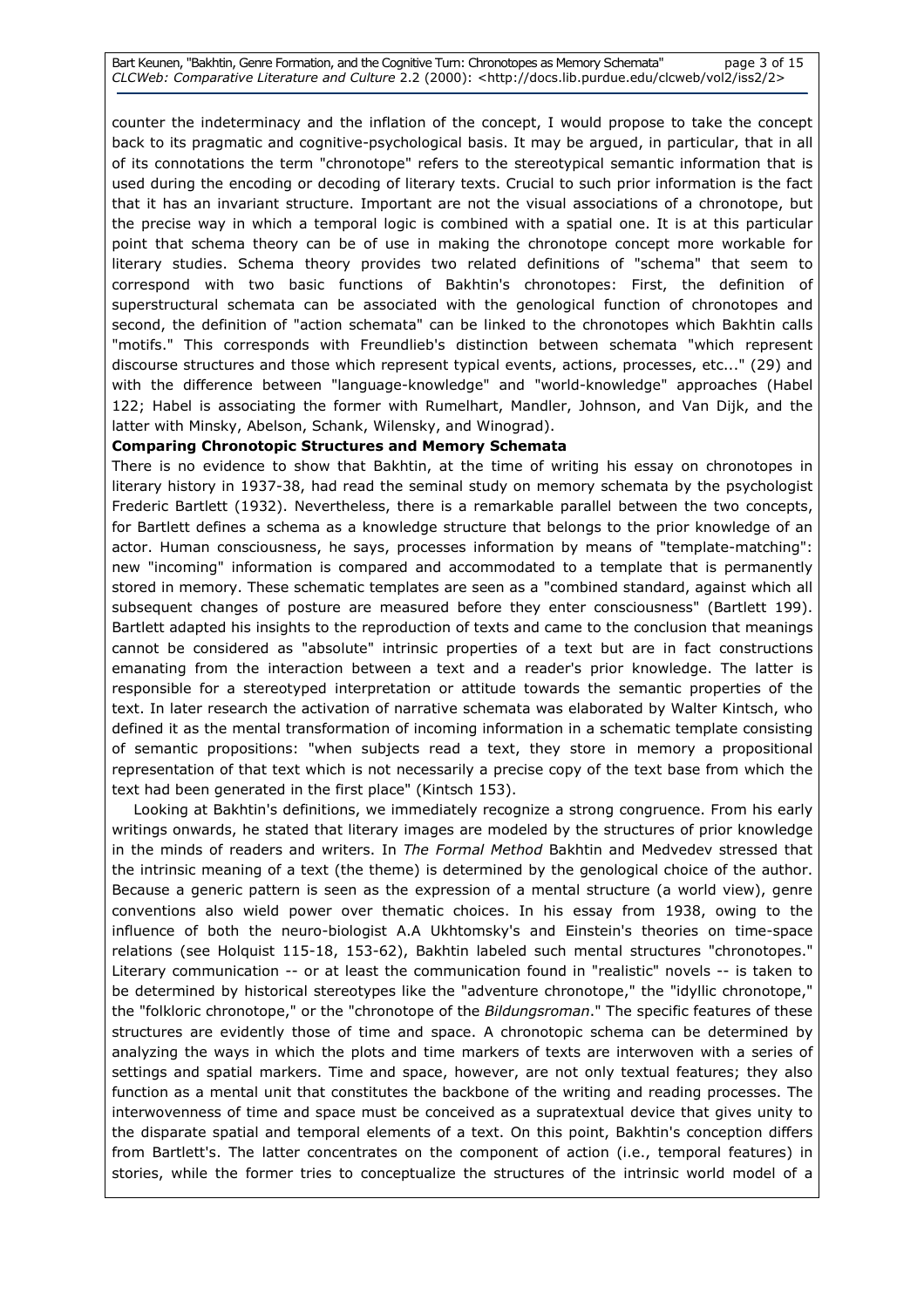#### Bart Keunen, "Bakhtin, Genre Formation, and the Cognitive Turn: Chronotopes as Memory Schemata" page 4 of 15 CLCWeb: Comparative Literature and Culture 2.2 (2000): <http://docs.lib.purdue.edu/clcweb/vol2/iss2/2>

literary text. Nevertheless, they both look for concepts that are able to explain how prior knowledge is structured and how those structures influence the organization of new -- "incoming" or "outgoing" -- information. Bartlett understands the mental structures which the literary subject first acquires (by learning processes), then stores (in the so-called "long term memory") and subsequently adapts to new situations. Bakhtin concentrates on the "memory schemata" proper to literary agents and shows how they influence the production of stereotyped constructions in the history of the novel ("the adventure novel of ordeal" or the roman d'apprentissage," "the adventure novel of everyday life," the "idyllic provincial novel," "the Bildungsroman," etc.). He summarizes his argument in the concluding remarks of his essay: "The chronotopes ... provide the basis for distinguishing generic types; they lie at the heart of specific varieties of the novel genre, formed and developed over the course of many centuries" (250; see also 84-85). Gary Saul Morson comments this rather general argument by pointing to the relationship between memory and genre: "As 'a congealed old world view,' a genre remembers past experience. That is, genres contain a vast storehouse of experiential wisdom of which we are often unaware, but which can be partially reconstructed under the pressure of new experiences" (1087). Although Morson is more concerned with the potential dialogue between text and genre memory and with the phenomenological problem of "literary creativity," we could reformulate Bakhtin's and Morson's argument as an epistemological statement. Bakhtin suggests that it is possible to "prove" the relevance of prior knowledge by referring to the field of genological research. Genologists indeed affirm that "literary" knowledge is organized by means of typical features of certain prototypes in literary history (see Bennett, Outside Literature; Culler; Fowler; Prince; Schmidt, "Towards"). By specifying generic prototypes as memory schemata, Bakhtin implies that literary communication functions by means of a template matching activity, undertaken by readers and writers. Or, to put it in the terms coined by Morson and Emerson, Bakhtin suggests that the agents in literary communication make use of an implicit "genre memory" (Morson and Emerson 295-97).

 By accentuating the role of stereotyped devices and memory templates, Bakhtin and Bartlett opt for a procedural conception of knowledge. The term was coined by the cognitivist scientist Marc De Mey in the early years of schema theory: "Procedures are actions of the knower, not qualities of the known object. So, any system is equipped to know its 'micro-world' in terms of the feasibility and the effects of the basic set of actions it can perform. ... In the procedural approach the knowledge acquisition and information processing is built in an action scheme. Knowledge is subordinate to action!" (De Mey 15; see also De Mey, The Cognitive Paradigm 215-18). This conception forms the basis of the parallelism I suggested above. Procedural knowledge is defined as a type of cognition relative to the whole of the actions that are necessary to deal with a given problem or situation. From this perspective, information data are not considered neutral assertions (concerning a so-called external world), but components of procedures: They must be seen as functions. Bartlett's memory schemata and Bakhtin's chronotopes are not neutral information units but pragmatic structures adapted to concrete situations. On this point, however, Bakhtin was not likely influenced by Bartlett because the procedural approach to knowledge in literary criticism is clearly indebted to Russian Formalist criticism. Formalist criticism is built on the idea that "functions" (both semantic and syntactic) make up the core of literary studies. Formalists hold that the separation of formal mechanisms and content data is not methodologically fruitful; both must be seen as coincidental in literary knowledge. Bakhtin and his circle affirm this point of view, but we can also see them move in a more cognitivist-pragmatist direction when they attack the Formalists' restricted view on the role of literary devices in cognition -- such as the defamiliarization function of poetic language. The idea of "making strange" proposed by Russian Formalism too readily accepts that "the process of experiencing, seeing, and comprehending is carried along in a stream of inner speech" (Medvedev 133) and that literary "cognition" is achieved through deviant forms of language. The object of study among members of the Bakhtin circle is not so much the way in which words model our understanding of the world as it is the utterances which express our practical attitude towards concrete situations -- "integral, materially expressed inner acts of man's orientation in reality" (134). In other words, although procedural knowledge is clearly the basic premise of their theory of literary cognition, the units of this knowledge are no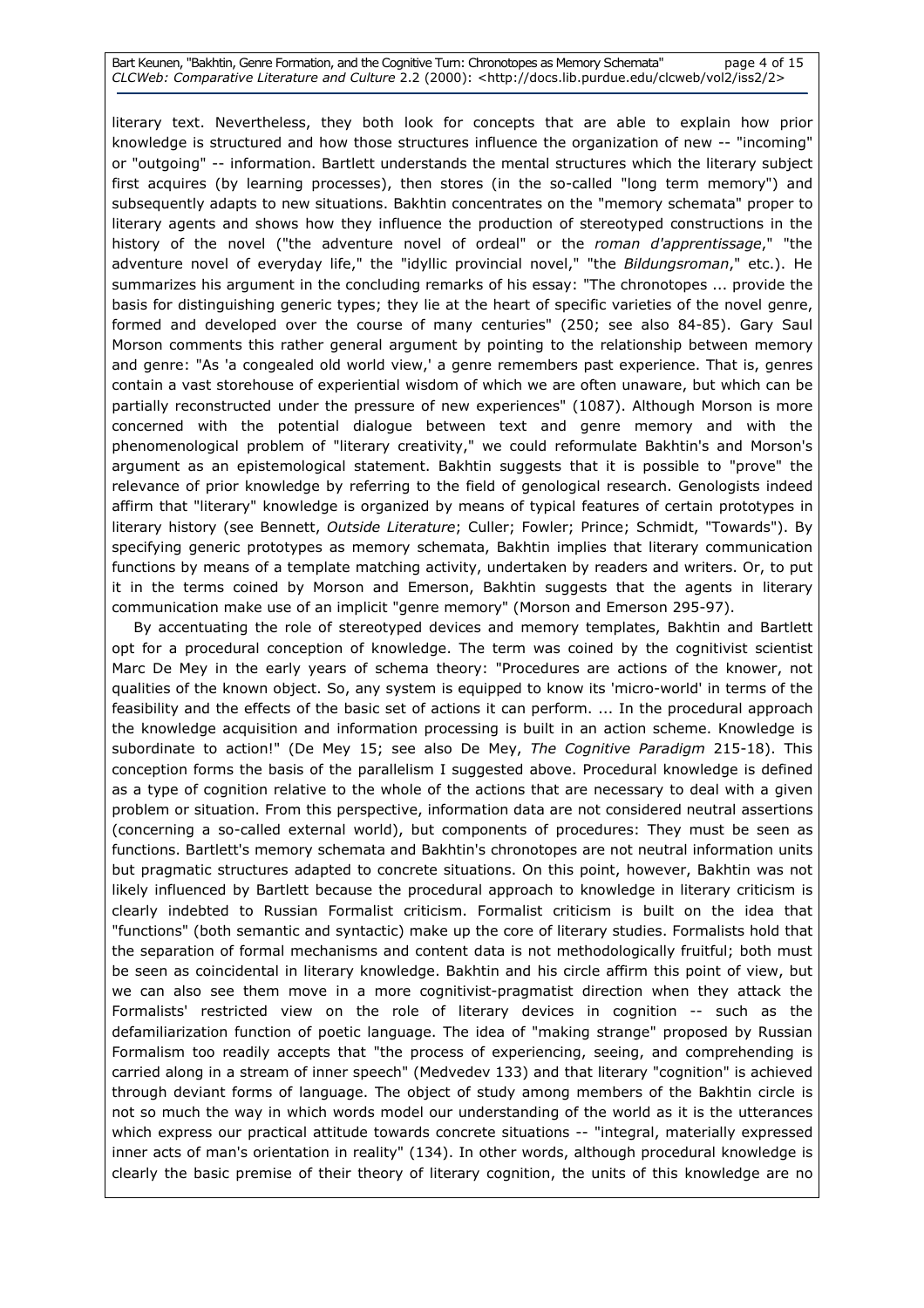longer linguistic units but pragmatic elements, which they call "genres." The kind of procedures they are thinking of are large units that appear to fit Barlett's definition of schema: "every significant genre is a complex system of means and methods for the conscious control and finalization of reality. ... Human consciousness possesses a series of inner genres for seeing and conceptualizing reality. ... The artist must learn to see reality with the eyes of the genre" (133- 34). This insight enables the Bakhtin circle to open up the study of the literary system toward other cultural systems (see Bennett, Formalism and Marxism). Consequently, the Historical Poetics they offer entail a rich historiographic methodology that allows one to skip from a history of Epochenstile (Radnóti) to a history of "classes of texts" (Prince) which are dominated by invariant cognitive structures and relatively fixed pragmatic strategies.

 In the essay on chronotopes, Bakhtin extends the genre theory found in the earliest writings of the Bakhtin circle by defining generic devices as chronotopic structures: Genres are seen as founded on a complex of temporal and spatial markers which dominate a specific class of texts. Medvedev and Bakhtin still concentrated in 1928 on traditional genre categories and argued, for instance, that "the lyric ... has access to aspects of reality and life which are either inaccessible or accessible in a lesser degree to the novella or drama" (Medvedev 133). In "Forms of Time and of the Chronotope in the Novel" Bakhtin refined this conception by pointing to genre units which exist within one of the traditional genres -- the class of texts subsumed under the designation of "novel." Thus, the genre of the provincial novel is defined as having a schematic base in images that consist of a world limited to "a well-defined place and a well-defined narrow circle of relatives, that is, to the family circle" (232) and of a temporal development that is structured by the life and death of nature (seasons) and of people (generations). These and other examples in his essay allow us to conceive of generic conventions as schematic properties embodied in (the "long term memory" of) literary agents. Chronotopes, in this sense, are not purely formal phenomena but mental constructions that take shape in the pragmatic interaction with texts. Although time and space are embedded in texts, they do not unite until they enter the minds of concrete writers and readers. This shift in perspective allows Bakhtin to redefine literary communication in a revolutionary way. He no longer puts the emphasis of critical analysis on the narrative action, as has so often been the case in a long tradition of literary criticism, but on the chronotopic constructions that writers and readers associate with the text.

 It is this specific contribution to what we could call the "epistemology of literature" that will be further explored in this paper. I will compare Bakhtin's hypotheses to two complementary research traditions that have been inspired by Bartlett's theories: The schema theory of cognitive psychology and text grammar, on the one hand, and of artificial intelligence theory, on the other. The one accentuates schemata concerning the structuring of discourses (mostly story discourses); the other concentrates on schemata concerning events in a given "possible world." Bakhtin's vision of chronotopes can be linked to both tendencies because his concept is deeply marked by this ambiguity.

# Genological Chronotopes as Superstructural Memory Schemata

In their early work, the members of the Bakhtin circle deploy a genre concept already resembling the notion of memory schemata. In his (later) work Bakhtin refines the notion of genre by the newly coined concept of "chronotope" and by stating that "it is precisely the chronotope that defines genre and generic distinctions" (85). Chronotopic structures do not coincide with novelistic stories in general but point to types of stories that are almost invariantly reproduced throughout literary history. The most instructive example Bakhtin provides in his chronotope essay is the tradition of the adventure novel (for his other texts on spatial forms, see Vlasov). This example simultaneously helps to make clear how Bakhtin uses a cognitive viewpoint to conceive of literary genres and how he contrasts the adventure novel with "realist" or "concrete" literature. The plot of the adventure novel was developed in the tradition of the so-called "Greek romance" such as Heliodoros' Ethiopian Tales, was reproduced in its basic narrative structures until the eighteenth century (e.g., in the chivalric romance and the baroque novel of the seventeenth century) and -- it could be added -- is still being followed in mass produced adventure novels (e.g., Fleming) and their cinematic adaptations. In his essay Bakhtin explains this whole evolutionary series as the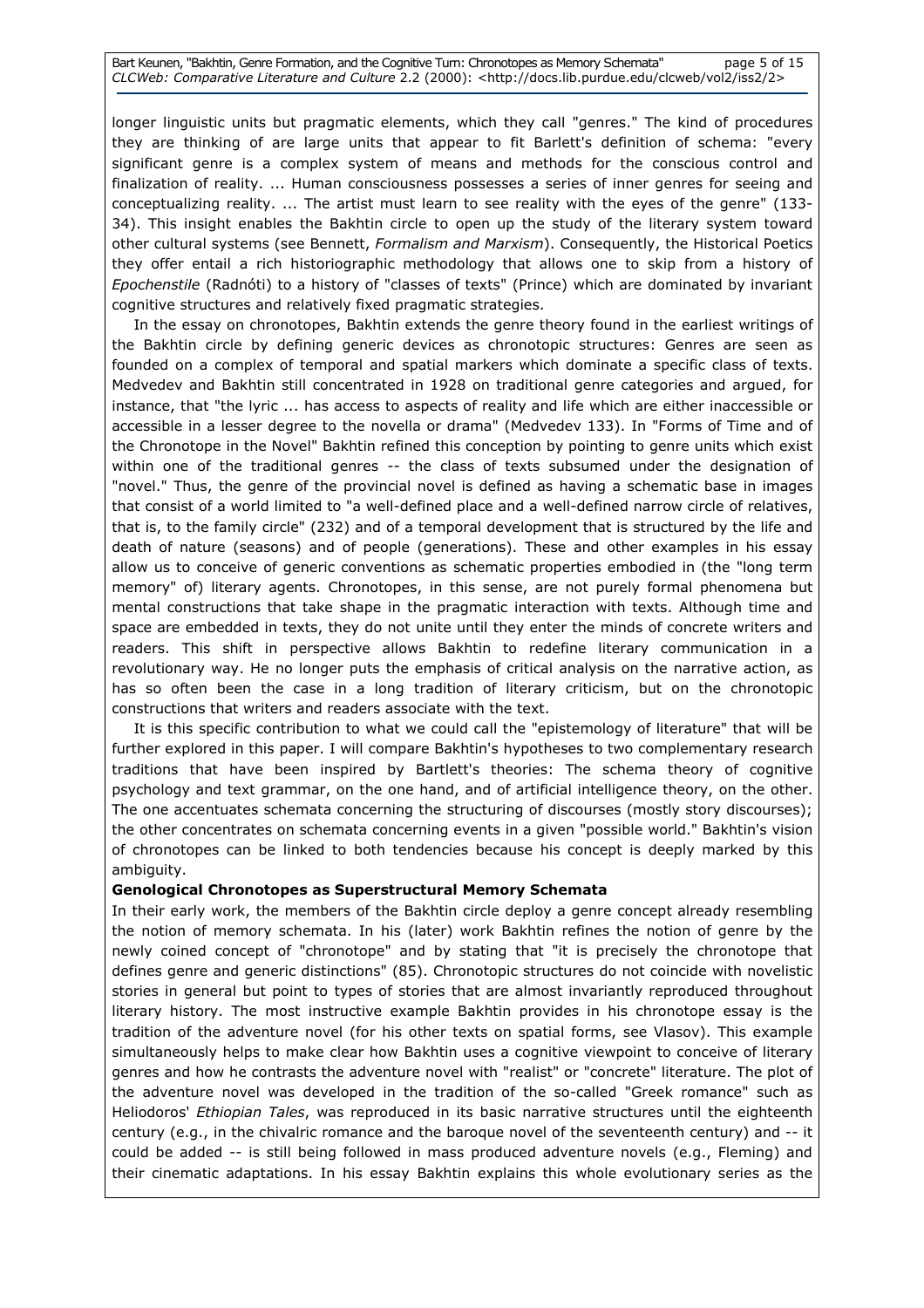Bart Keunen, "Bakhtin, Genre Formation, and the Cognitive Turn: Chronotopes as Memory Schemata" page 6 of 15 CLCWeb: Comparative Literature and Culture 2.2 (2000): <http://docs.lib.purdue.edu/clcweb/vol2/iss2/2>

result of a "template" he calls the "chronotope of the adventure novel of ordeal." He stresses that this kind of plot has "a typical composite schema" (87) consisting of a stereotypical sequence of spatial settings and invariant series of time segments. In the adventure novel time is organized by means of a plot that mechanically links up an impressive series of (adventurous) events as well as by means of time markers ("suddenly...," "at that particular time...") announcing those events (91-92). This time-structure is embedded in the time of the love relationship between the hero and the heroine and is projected onto an invariant sequence of events: The meeting of the lovers; love at first sight; the separation from the beloved; the confrontation with sudden handicaps; the rediscovery of the beloved; and finally the marriage ceremony. Space is organized equally abstractly: Its structure is a concatenation of remote localities and is also introduced by markers that accentuate an aleatory logic ("by chance her savior also arrived at the court..."). This chronotopic schema shows that the events in the adventure novel are temporally and spatially interchangeable: "The adventure chronotope is ... characterized by a technical, abstract connection between space and time, by the reversibility of moments in a temporal sequence, and by their interchangeability in space. In this chronotope all initiative and power belongs to chance" (100).

 The importance of such a chronotopical analysis lies in its contribution to (a sociological kind of) historical poetics that allows for cognitive-theoretical extrapolations. Historical poetics in Bakhtin's work, however, does not mean the history of poetical programs but indicates the link between historically determined world views and poetic constructions of textual worlds. The schemata that determine literary communication must be seen as fundamentally historical constructs; they are developed at a certain moment and continue to inform -- sometimes in an invariantly reproduced, sometimes in modified form -- the memory of posterior writers and readers. I will not deal with the history of the novel at length here but the core of Bakhtin's argument cannot be neglected, since it tells us something about the functioning of chronotopes. Bakhtin suggests in "Forms of Time and of the Chronotope" that the history of the novel can be analyzed by differentiating between several ways of organizing prior knowledge -- i.e., chronotopic knowledge. He gives an impressive survey of the basic schemata in the history of the novel, even if this survey also appears a little fragmentary. Still, he uses a number of dichotomies that point to differences in the schematic structure of the listed chronotopes (see Vlasov 43). The most important of those dichotomies -- at least for the problems I am dealing with -- is the distinction between static and dynamic. In his manuscript on the Bildungsroman (written around the same time as the chronotope essay and focusing on almost the same narrative material) Bakhtin elaborates his Historical Poetics by repeating that chronotopic knowledge takes on two opposed forms. In addition, he emphasizes the fact that (the temporal characteristics of) both types of knowledge can be used to shed new light on the different shapes of novelistic protagonists. In the first group of novelistic schemata -- that of the traditional novel (the travel narrative in the vein of Apuleius and Petronius and the adventure novel and its variations: The chivalric romance, the Baroque adventure novel, the Gothic novel) -- the hero neither has to nor is able to develop because he is caught in a static world model, where space and time adhere to the laws of suspense. In the Renaissance fiction of Rabelais and in the eighteenth-century Bildungsroman, which is fundamental to all subsequent forms of the realist novel, Bakhtin sees a clear connection between the novel's new world model and the nature of the plot: The hero becomes a dynamic character because he moves in a social world charged with historical dynamics. From the bipolarity of static and dynamic world models we may conclude that Bakhtin's historical survey is not only a classification of texts, but also a theoretical explanation of the cognitive-psychological functions of the novel. By pointing to chronotopic knowledge as the main "trigger" activating literary communication, he links up literary historiography, genre theory, and pragmatist narratology. This rich theoretical construct enables us to describe the history of literature as a process that functions by means of spatially and temporally organized memory schemata. It allows us to conceive of genres as parts of a historical "genre memory" and suggests that all prior knowledge needed for encoding or decoding literary texts is organized by means of stereotypical cognitive structures.

 In Bakhtin's essay the theory relating chronotopes to cognitive functions is left implicit. Consequently, it is not easy to determine the precise function of chronotopes in literary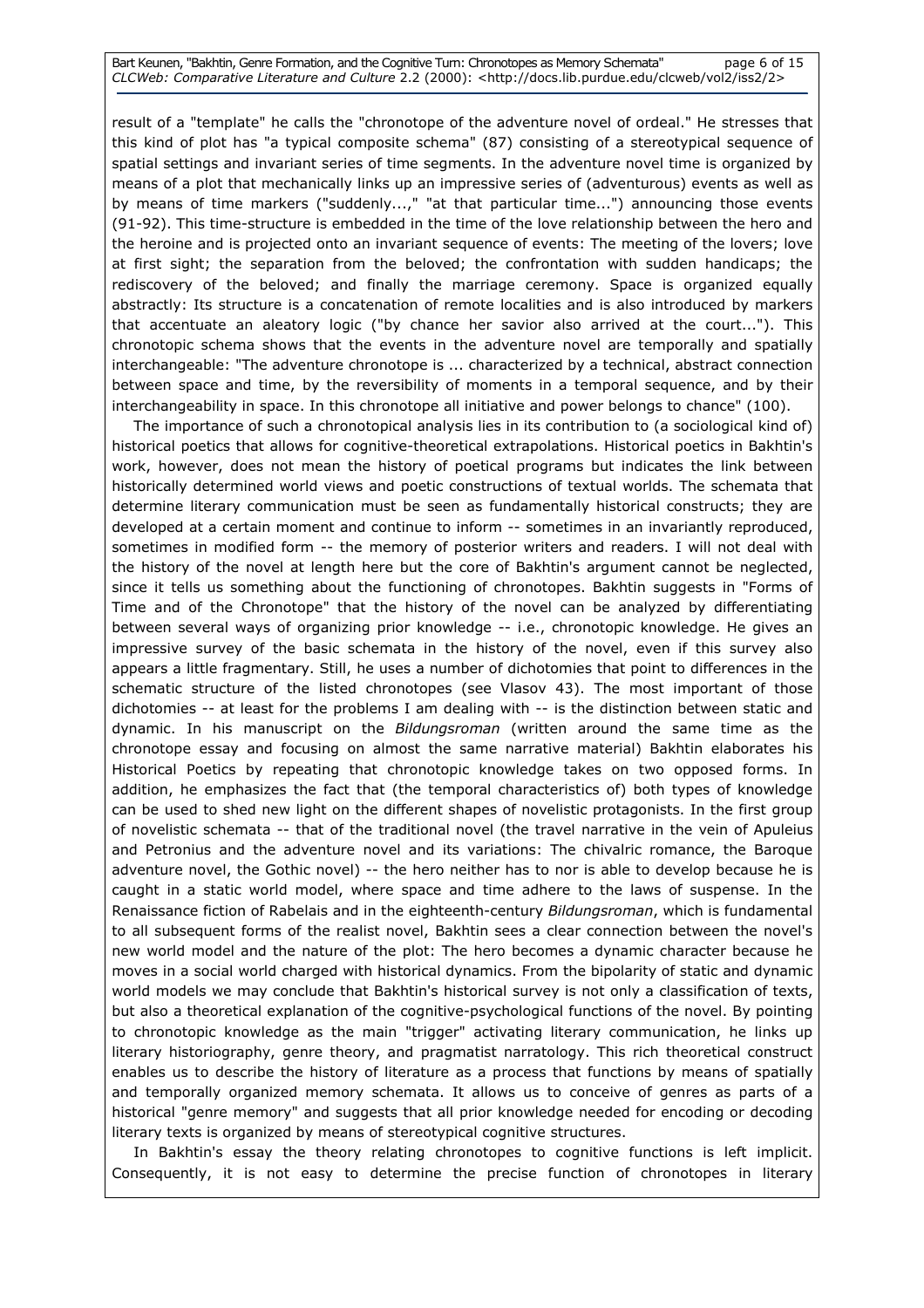#### Bart Keunen, "Bakhtin, Genre Formation, and the Cognitive Turn: Chronotopes as Memory Schemata" page 7 of 15 CLCWeb: Comparative Literature and Culture 2.2 (2000): <http://docs.lib.purdue.edu/clcweb/vol2/iss2/2>

communication. However, the pragmatic and cognitive-psychological implications of Bakhtin's text do permit certain extrapolations. Chronotopes can be seen as coincidental with generic classes because they are grounded in stereotyped templates in the minds of readers and writers. Since this thesis is implicitly schema-theoretical we can link the concept of chronotopes to the more workable premisses of contemporary schema theory. In order to conceive of the generic chronotopes of Bakhtin's essay as pragmatic and social-psychological elements we have to reformulate them. First, Bakhtin's theory of chronotopic types comes close to the schematic structures that are central in Radical Constructivism, especially Siegfried J. Schmidt's conception of "socially produced world-models" ("The Fiction" 259; "Media Societies"; Spivey, The Constructivist Metaphor; see also Riegler, < http://www.univie.ac.at/constructivism/key.html >). Even the bipolarity is similar: "The system of literature seems to be the only place where the construction of world-models as such becomes thematic, and where this thematizing can bear upon all positions from ortho-models to remote fantasy worlds" (265). The schematic structures they most resemble, however, are the linguistic structures which Teun Van Dijk calls "generic superstructures." Van Dijk defines this concept as a memory schema that classifies knowledge in the form of types of discourse (like "the scientific article," "the story," or "the newspaper article"). The application of such superstructures -- according to Van Dijk and Kintsch in Strategies of Text Comprehension -is a principle of the reading process as well as a strategy in the production of texts. It models the information of a text by influencing semantic (macro)structures: "superstructures are schemata for conventional text forms; knowledge of these forms facilitates generating, remembering, and reproducing [thematic or macrosemantic] macrostructures" (Van Dijk and Kintsch 54). This thesis opens perspectives for better understanding the chronotopes of the novel because the temporal and spatial categories of different types of novels can be compared with the various categories of superstructures. For Van Dijk the superstructure of a story schema is a "hierarchically organized sequence of categories" that are linked by means of combination rules (Van Dijk, "Story Comprehension" 12). Thus, the category of "plot" is ruled by the combination of episodes, and the category of episode is a combination of the categories of "setting" and "event" (Van Dijk, "Story Comprehension"; see also Van Dijk, Tekstwetenschap). These networks of categories, in Van Dijk's view, form a pragmatic unity. During the reading process, for instance, the recipient makes use of such superstructures to organize the incoming information and even to anticipate the actions and descriptions that will follow.

 Because Bakhtin defines chronotopes as a combination of setting and plot, they can be viewed as a kind of textual "superstructure." A chronotope may be reformulated as a network of (spatial and temporal) categories that is governed by specific combination rules. Similar to Van Dijk's pragmatic units, a chronotopic structure determines the way in which a text will be constructed (by the writer) or reconstructed (by the reader). If a text for instance pictures a peasant community, a rural setting and actions referring to different generations, the reader is forced to think in terms of the idyllic-provincial chronotope. He will call the text "a family novel" and will tend to anticipate semantic topics typical of that kind of novel (such as father-son conflicts, the rise of industrialism, etc.). In other words, chronotopes are also pragmatic structures that superimpose themselves on the semantic macrostructures of the text. At first sight such a comparison between superstructures and chronotopes appears to be sound. The problem however resides in the fact that Van Dijk identifies superstructures with very large classes of texts, with macro-generic categories like story, article, advertising message, letter, etc. Chronotopes, by contrast, are linked with very particular classes of texts. Moreover, they only refer to two parameters (plot and setting, time and space) whereas superstructures are networks of several hierarchically ordered categories. Bakhtin's chronotopic structures are thus at once more specific and more general than Van Dijk's generic superstructures. Such differences, however, are not really problematic since the theory of chronotopes does not pretend to develop a real story grammar: it is only interested in the interaction between text processing and literary history or genological history. Bakhtin's chronotopes have to be more specific because they need to describe the superstructural logic of particular classes of stories, or "kinds of stories." If we want to get a more solid grasp on the influence of genological history on reading processes, the extension of a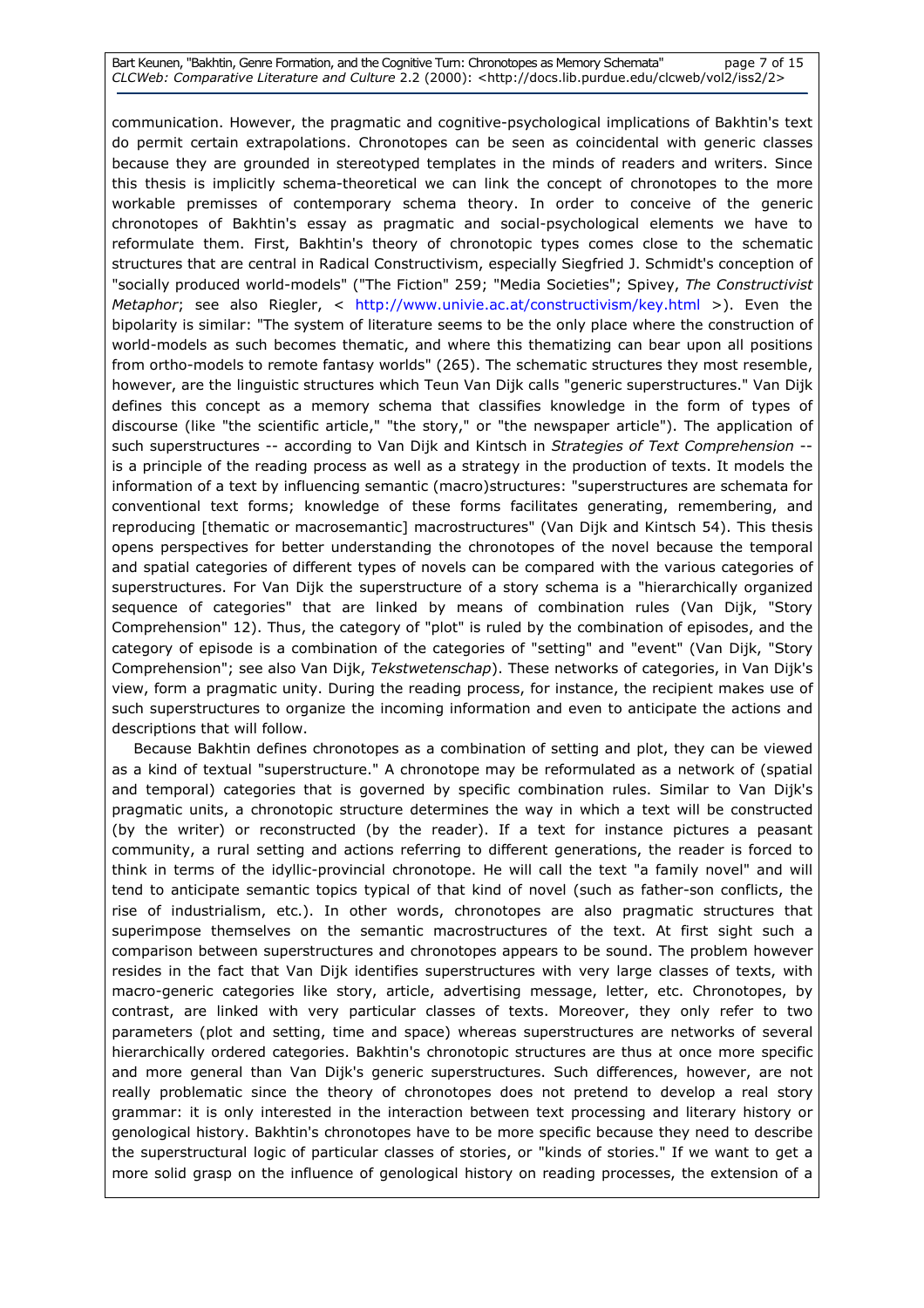schema like Van Dijk's story-superstructure would be too large. For if readers find themselves reading a story they do not as a rule compare it with the general form (the story structure); they compare it with a class of stories displaying a similar world model. We do not read The Forsyte Saga only as "a story" but also and foremost as a typical variation of the family novel. The world Galsworthy displays is so specific to this class of texts that we will be surprised when elements appear that fail to fit into our knowledge of the idyllic world. The fact that we use very specific categories is the reason for the generalizations found in Bakhtin. That he concentrates only on two general categories is legitimate given that those categories are fundamental semantic elements: they define world models. It is precisely this interaction between a world model and a concrete text that constitutes the core of the chronotope concept.

## Motivic Chronotopes as Action Schemata

Bakhtin's view on generic structures in literary history clearly constitutes the central focus of his essay (see Todorov, Les Genres 47; Holquist 145; Clark and Holquist). In addition, however, he also mentions historical phenomena that are not generic structures and he yet calls them chronotopes. He refers to textual elements where a setting (space) intersects with actions (i.e., a temporal sequence) -- elements that are "cinematic" combinations of the three spatial dimensions with the fourth, the temporal, dimension. In his essay such images are viewed as "individual motifs that are included as constituent elements in novelistic plots" (Bakhtin, "Forms" 97). Bakhtin explicitly states that "these motifs are chronotopic" (97). Although such chronotopes differ profoundly from genological chronotopes, Bakhtin does not explain how the two chronotopic structures have to be distinguished. Moreover, he draws on a very heterogeneous body of "images." Sometimes he points to spatial situations like "the gothic castle," the conversation in the salon, the meeting on the road. In other cases he refers to narrative actions ("the spying servant," "the usurping parvenu," "the ironizing rogue," etc.) or to elementary events like "meeting/parting (separation), loss/acquisition, search/discovery, and recognition/non-recognition" (97). These can be compared with the "motifs" of early Russian narratology (Tomashevsky, Propp). In texts that are modeled according to the adventure chronotope, for instance, Bakhtin detects a motivic element which he calls the "chronotope of the meeting": "Quite frequently in literature the chronotope of meeting fulfills architectonic functions: it can serve as an opening, sometimes as a culmination, even as a denouement (a finale) of the plot. A meeting is one of the most ancient devices for structuring a plot in the epic (and even more so in the novel)" (98). On still other occasions he even extends his concept to a language-philosophical level by saying that "any and every literary image is chronotopic" (251). For Bakhtin language is a "treasure-house of images" that "is fundamentally chronotopic" (251). In all these cases, the common ground is the semantic function of the chronotope. Besides serving a pragmatic, superstructural function, the chronotope also serves a function at the level of the semantic structure of the literary text.

 Although his definitions are not rigid, a case could be made for saying that Bakhtin conceives of chronotopes as fictional world models and that this happens at two levels: at the level of genology (as in the phenomena mentioned above) and at the level of the semantic structure of a text. This ambiguity is interesting insofar as it corresponds with the ambiguity in schema theory already mentioned - an ambiguity between language-knowledge and world-knowledge approaches. My hypothesis concerning motivic chronotopes is that Bakhtin sees them as schematic structures belonging to the field of world knowledge; they are in fact a kind of "action schemata." Moreover, Bakhtin links both types of cognitive structures in a way that recalls schema-theoretical approaches to thinking. Motivic chronotopes (action schemata) are seen as closely related to the larger schematic structures of genology by the fact that they enable the reader to concretize and even to reproduce the genological language schemata he associates with a specific motif.

 To be able to elaborate upon the idea that literary texts contain motivic chronotopes, we need to prove that texts activate memory schemata by referring to everyday situations. In artificial intelligence theory and cognitive psychology such everyday schemata are analyzed as action schemata. To understand a text which mentions an action like "going to a birthday party" or "going out to do some shopping in a supermarket" we have to use a memory schema that contains all necessary information (e.g., the fact that food is a component of a birthday party). Action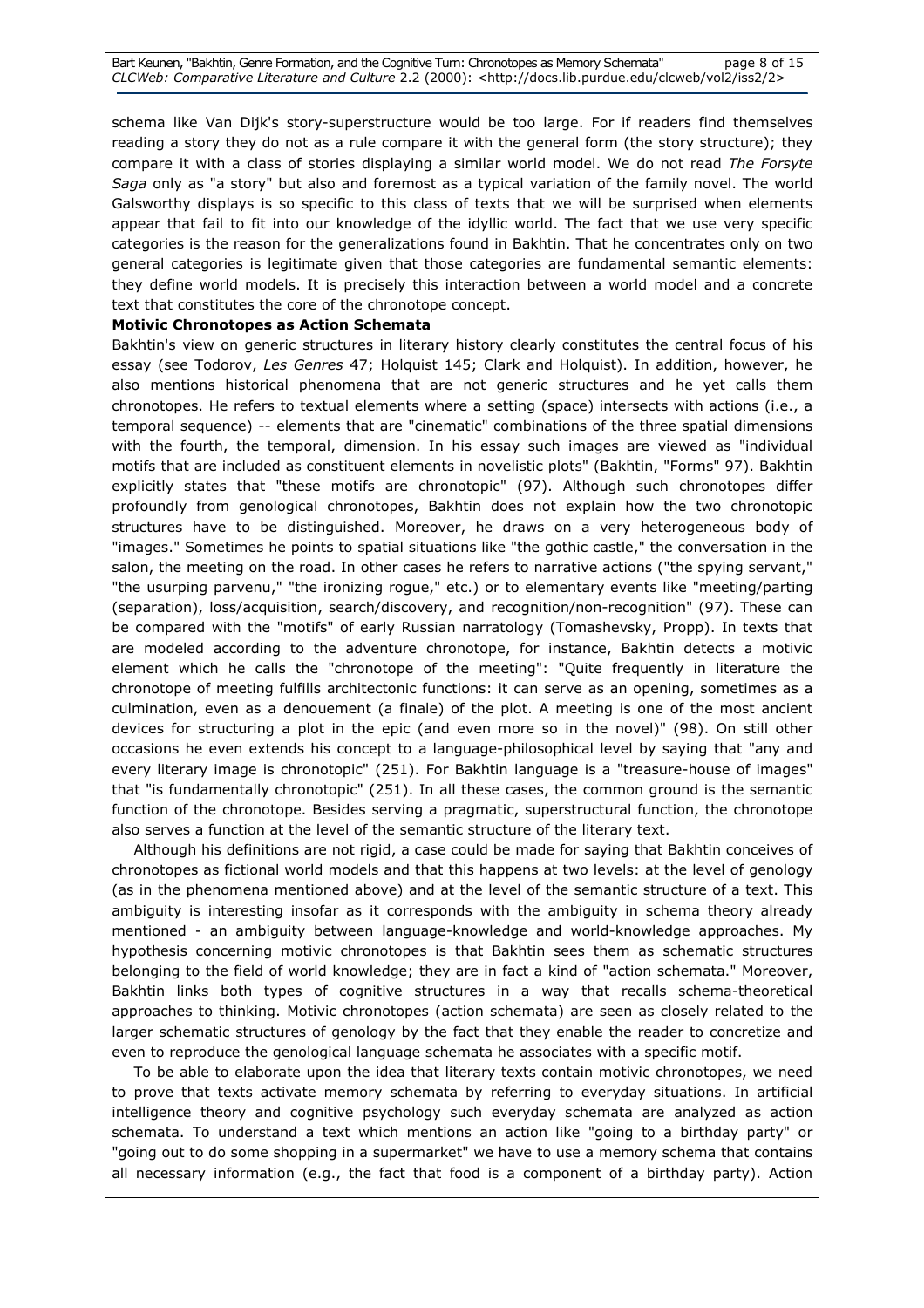Bart Keunen, "Bakhtin, Genre Formation, and the Cognitive Turn: Chronotopes as Memory Schemata" page 9 of 15 CLCWeb: Comparative Literature and Culture 2.2 (2000): <http://docs.lib.purdue.edu/clcweb/vol2/iss2/2>

schemata thus point to specific knowledge structures we use in everyday situations (Thorndyke and Yekovich 24). In the early 1980s several theories were developed to understand literary motifs as action schemata. The analysis of Poe's stories by Dieter Freundlieb, for instance, emphasizes the idea that readers "try out knowledge frames in order to explore whether seemingly unimportant details at the level of local interpretation can be safely ignored or whether they contribute (or can be made to contribute) to the formation of macropropositions" (Freundlieb 35). Most scholars, however, concentrated on empirical research concerning readers (see Spivey, "Construing Constructivism"; Flower). Recently, scholars in the United Kingdom have developed a coherent theory on action schemata that combines text analysis and reception theory. Within their theoretical framework, action schemata are defined as follows: "The main function of schemata is to enable understanders to form expectations about what is likely to happen next, either in the real world, or in the world of a text. This does not only contribute to the disambiguation of references and of figurative expressions, but also to the readers' ability to infer what they do not witness directly, or what is not explicitly mentioned in a text" (Semino 172). Elena Semino is very convincing in her analysis of literary texts by developing a reading method that strives to link textual triggers to memory schemata. This method corresponds with Bakhtin's attitude towards motivic chronotopes. When Bakhtin writes that "any motif may have a special chronotope of its own" (Bakhtin, "Forms" 252), we can replace the concept of motifs by 'textual triggers' and chronotopes by "memory schemata." Thus, the motif of meeting with the beloved (a feature of the adventure novel) can be seen as a trigger activating an action schema (the reader's prior knowledge of love affairs).

 A further advantage of schema theory is that it helps us to understand the different forms of motivic chronotopes in Bakhtin's text. Especially the last theory of one of its pioneers, Roger C. Schank, is able to counter ambiguities in the chronotope essay. Schank distinguishes between two kinds of action schemata that correspond with two phenomena described by Bakhtin. First, he refers to the concept of "scene": "a memory structure that contains information about a setting and about a series of actions (a script) that takes place in that setting for the achievement of a certain goal" (Schank 95-97). This definition can easily be adapted to the chronotopes mentioned by Bakhtin in his analysis of the adventure novel. When a text refers to the meeting of lovers or to upcoming dangers, it refers to scenes that belong to the prior knowledge of writers and readers. The image of the haunted maid in a Gothic castle is another mnemonic scene; it corresponds with stereotyped information about a setting and a series of actions and with a stereotyped goal (the reunion of the lovers). Scenes, in Schank's conception, are nevertheless only the elementary data of human memory. The second type of action schema deals with more complex situations. Human subjects also use memory schemata combining different scenes in a "Memory Organization Packet" (MOP). A MOP -- which is comparable to what other schema theorists have called "a situation model" (Van Dijk and Kintsch 310) -- arranges the sequence of scenes in such a way that a complex situation can be understood. In the case of literary images Schank's distinction is of obvious importance since situations in literature consist of several images that together constitute a given possible world. The chronotopes of the road, the castle, the salon, the provincial town or the threshold -- the examples Bakhtin uses in the last draft of his essay (1973) -- refer to such complex situations. Even when a road is mentioned or a castle is described to activate a "scene," they will always appear in a context that requires several schemata. So the space of parlors and salons in the novels of Stendhal and Balzac is "the place where the major spatial and temporal sequences of the novel intersect" (246), but they are also much more than that. To understand the meaning of the salon in a novel by Balzac the reader has to know something about the social organization of Parisian society in the first half of the nineteenth century (the regular meeting of prominent people and artists, the exchange of ideas, etc.,). The same applies to "historical images" in realist novels. Bakhtin refers to "Balzac's marvelous depiction of houses ... and his description of streets, cities, rural landscapes" show that those images are "materialized history" (247; see also Bakhtin, "The Bildungsroman" 25). The chronotope of the road -- "a chronotope that is typical of the picaresque novel" (Bakhtin, "Forms" 165) -- can also be seen as a MOP, since "spatial and temporal paths of the most varied people -- representatives of all social classes,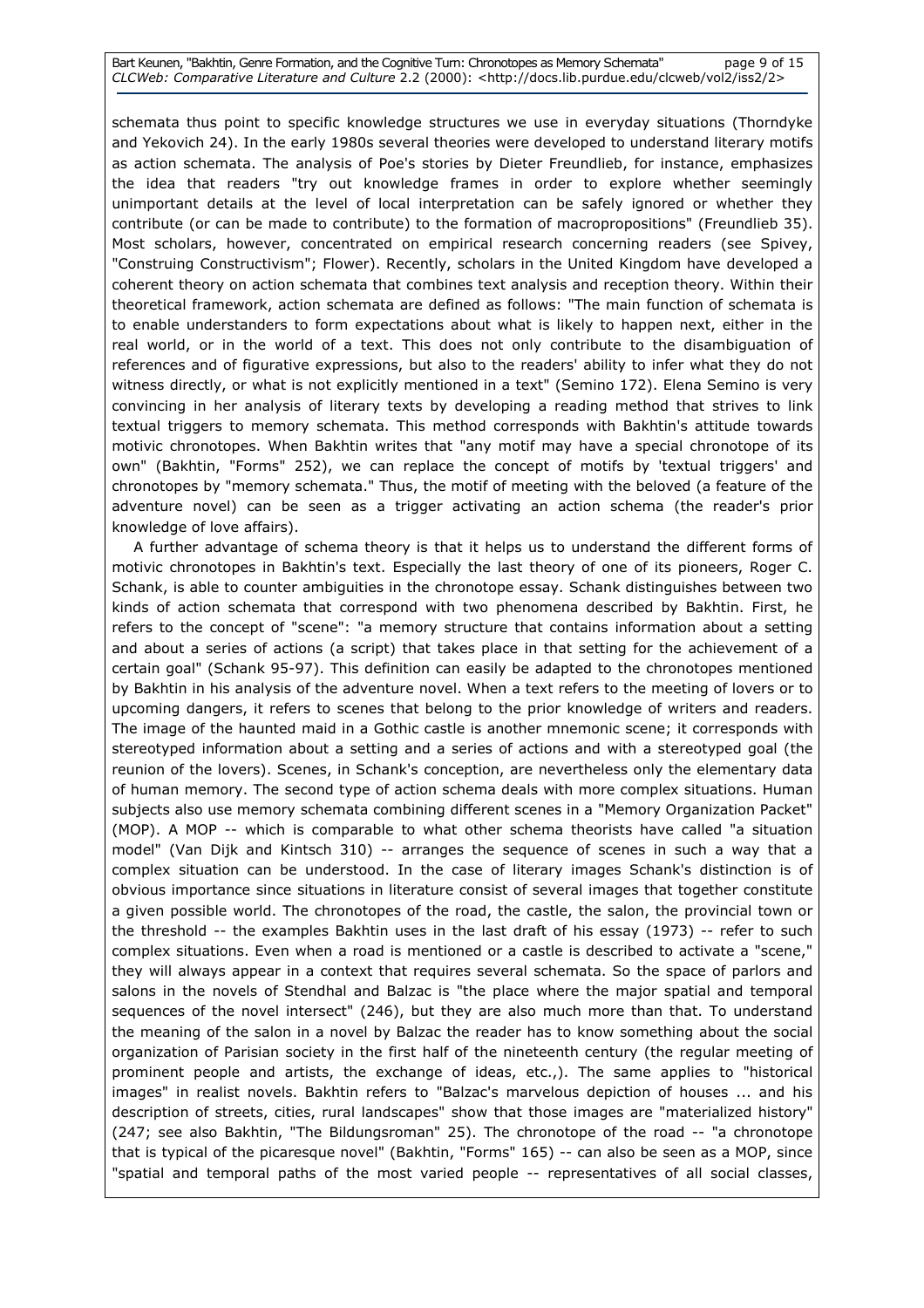estates, religions, nationalities, ages -- intersect at one spatial and temporal point" (243) To understand the meaning of the road in a novel, we need information on the people who use it, the geographical context and the hero who finds himself confronted with all this.

 Despite the obvious parallelism with action schemata (scenes and MOPs) Bakhtin's analysis of chronotopes is not identical with the reading method proposed by "literary" schema theoreticians. In literary criticism, schema theory historically developed in the direction of a defamiliarization aesthetics -- a turn that was explicitly inspired by the criticism of Russian Formalists. Guy Cook and Elena Semino, for instance, link their views on literariness with the work of the Opojaz group and especially that of Shklovsky (Cook 206; Semino 154; see also Miall and Kuiken,

<http://www.ualberta.ca/~dmiall/reading/BEYOND\_t.htm>. Symptomatic in this respect is Cook's definition of literariness: "literariness as a dynamic interaction between linguistic and textstructural form on the one hand, and schematic representation of the world on the other, whose overall result is to bring about a change in the schemata of the reader" (Cook 182). The basic idea with Cook and Semino is that texts challenge the reader's schemata, that they "involve the destruction of old schemata, the creation of new ones, or the establishment of new connections between existing schemata" (Semino 153). Because of the predominant place defamiliarization takes up both in the Opojaz group and in contemporary schema theory, too little attention has been paid to the importance of schematic invariants in literary communication. When Bakhtin stated that "any and every literary image is chronotopic" (Bakhtin, "Forms" 251), he was not echoing the defamiliarization thesis of the Russian Formalists; rather, he was affirming that literary communication is grounded in a set of stereotypical representations that can be recalled, imitated and parodied. He was in fact interested in those literary phenomena that Cook and Semino call schema reinforcing, schema preserving or schema adding (Semino 153). Action schemata for Bakhtin are not a means of saying how literature differs from everyday cognition, but a concept showing how images are part of an invariant construction that is used in social interaction.

 A second problem in literary schema theory is the fact that most researchers (Semino, Cook, Bange, Freundlieb as well as most reception researchers) concentrate on action schemata only and neglect the concept of superstructure. This concept, however, is indispensable if one wishes to analyze invariant structures in literary communication as fully as possible. In order to do so, we need to learn from Bakhtin that motivic chronotopes (action schemata) are linked to generic structures. The latter are in Bakhtin's perspective the bearer of a world model. If genological analysis is neglected, schema theory becomes a kind of "history of ideas" approach that links motifs with information from the "cultural context." Freundlieb for instance uses the knowledge frames of phrenology and mesmerism to shed a new light on Poe's texts, but this operation is far too restricted. Although he speaks of the "application of cultural knowledge," his method cannot deal with any of the culture-theoretical implications of genological schemata. Bakhtin's method, by contrast, opens up this possibility because with him the action schemata are linked to superstructural schemata. Although the 1973 additions to his chronotope essay treat motivic chronotopes as isolated units, I would argue that the additions are intended to link motivic to genological chronotopes. Even in the last draft of his text Bakhtin stresses that motivic chronotopes should be understood as "organizing centers" that function as vehicles "for the fundamental narrative events of the novel" (250) This means that motivic chronotopes cannot be isolated from the development of the plot nor consequently from the genological chronotope linked with its time structure. The intimate relation between the two levels of chronotopicity, moreover, is affirmed throughout the main part of the essay. When dealing with the adventure novel, for example, Bakhtin states explicitly that the chronotopic motif of the meeting strongly relies on 'utterances' that are structured by generic devices. In the vocabulary of schema theory we could say that action schemata cannot be separated from superstructural schemata nor from the world models the latter imply. We may conclude from this that Bakhtin's vision corresponds most closely with the position taken up by Van Dijk, who says that action schemata are instantiations of more general formal schemata with genological and pragmatic significance (Van Dijk and Kintsch 57, 308).

# Suggestions for Further Narratological and Historiographical Research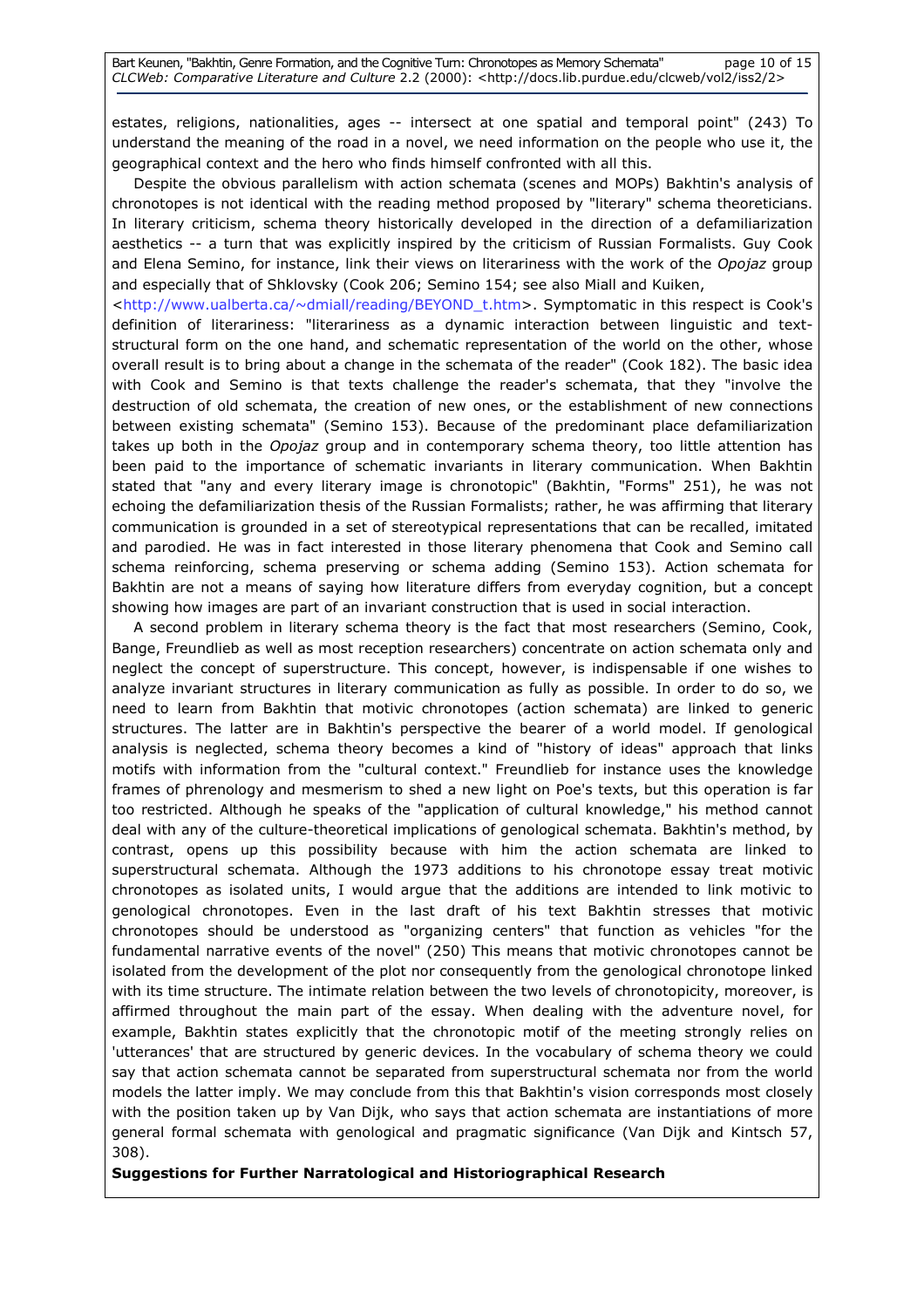Bart Keunen, "Bakhtin, Genre Formation, and the Cognitive Turn: Chronotopes as Memory Schemata" page 11 of 15 CLCWeb: Comparative Literature and Culture 2.2 (2000): <http://docs.lib.purdue.edu/clcweb/vol2/iss2/2>

The link I established between schema theory and the chronotope concept has a theoretical meaning first and foremost. I have tried to demonstrate that Bakhtin's concept may be used to study the way in which literary communication functions by means of memory schemata and that those schemata can be seen to operate on two levels: The level of textual motifs (the thematological dimension of texts) and that of fictional world models (the genological dimension). It seems to me urgent for literary theory to define the nature of the concept in all of its dimensions by distinguishing between the thematological and genological aspects of the construction of fictional worlds. The main problem is that we need a theoretical frame for studying the connections between both dimensions. Bakhtin's suggestions on the dialogue to be found among chronotopes within a text and between textual and extratextual chronotopes (Bakhtin, "Forms" 252; see also Vlasov 45) are certainly inspiring, but they also need to be further elaborated. In addition, these connections have to be enriched by empirical, narratological and historical evidence. A first task therefore would be to link the empirical evidence recently collected by scholars in the field of cognitive theory with the hypotheses I have formulated in this contribution (see Situation Model Research Group, <http://www.nd.edu/~memory/index.html>; see also Steen, Cognitive Cultural Studies, <http://cogweb.ucla.edu/>). The exact impact of spatio-temporal models in the reading and production of texts has to be determined by way of interdisciplinary research in order to shed light on the connection between motivic and genological world constructions. A second, nonempirical, yet no less necessary task -- and one I will briefly outline by way of a conclusion -concerns the fields of narratology and the methodology of interpretations, on the one hand, and literary historiography, on the other.

 A coherent theory on chronotopes must not only distinguish between the two dimensions I have mentioned, but also theorize the links between both. In doing so, some of the stalemates of (explicitly or implicitly) phenomenological theories of literature (e.g., Bernard-Donals; Morson) must be avoided. At first sight it might seem that there is a resemblance between phenomenological theories and Bakhtin's conception of the genological determination of textual motifs, yet it would appear that Bakhtin's concept of chronotope is at odds with a phenomenological vision on cognition. Cognition in phenomenology stresses the autonomy of the interpreting and producing agents of literary communication. In Iser's Der Akt des Lesens the determination of texts by forms of prior knowledge is indeed a part of reception analysis -- Iser states that "der Text eine ihm vorausliegende Bekanntheit einkapselt" (115) -- but his elaboration of the concept of prior knowledge shows that he sees this interaction as a selection by an autonomously operating production agent from "vorangegangene Texte ... Soziale und historische Normen [und] den sozio-kulturellen Kontext im weitesten Sinne" (115). For Iser prior knowledge is thus a field of "freischwebende" semantic units or evaluations that exist independently of perceptual and linguistic schemata. Iser's reconstruction of the "repertoire of the text" therefore cannot be extrapolated to a historiographical description of genological invariants. A fruitful historical and genological theory needs an interpretative method that distinguishes textual units that serve a broader use. I would rather suggest elaborating upon the concepts developed in pragmatist semiotics (see Maingueneau 42; Eco). In particular the concept of "scenario" appears to be an interesting tool, since it is very similar to the idea of motivic chronotopes and explicitly refers to the concept of "action schemata I developed earlier. Although Umberto Eco and Dominic Maingueneau define the concept of scenario by reference to the older views of Minsky and Schank and Abelson, they are right to see literary communication as an activation of prior knowledge. Their approach moreover distinguishes between two types of prior knowledge: Everyday scenarios and intertextual (literary) scenarios. By means of this distinction it should be possible to determine the intertextual relations within specific classes of texts and project them onto a diachronical axis. The concept of the scenario, to give but one example, could help us determine the intertextual scenario of "arrival in the big city" (e.g., the opening scenes of Emile Zola's Le Ventre de Paris, Theodore Dreiser's American Tragedy, Anders Hjort's Sporet er frit) and to link it to the class of realist-naturalist texts that make frequent use of this motivic chronotope (see Chanda). In a second move it should then be possible to compare this class of texts to other classes like that formed by images of the flâneur in late nineteenth-century symbolist texts.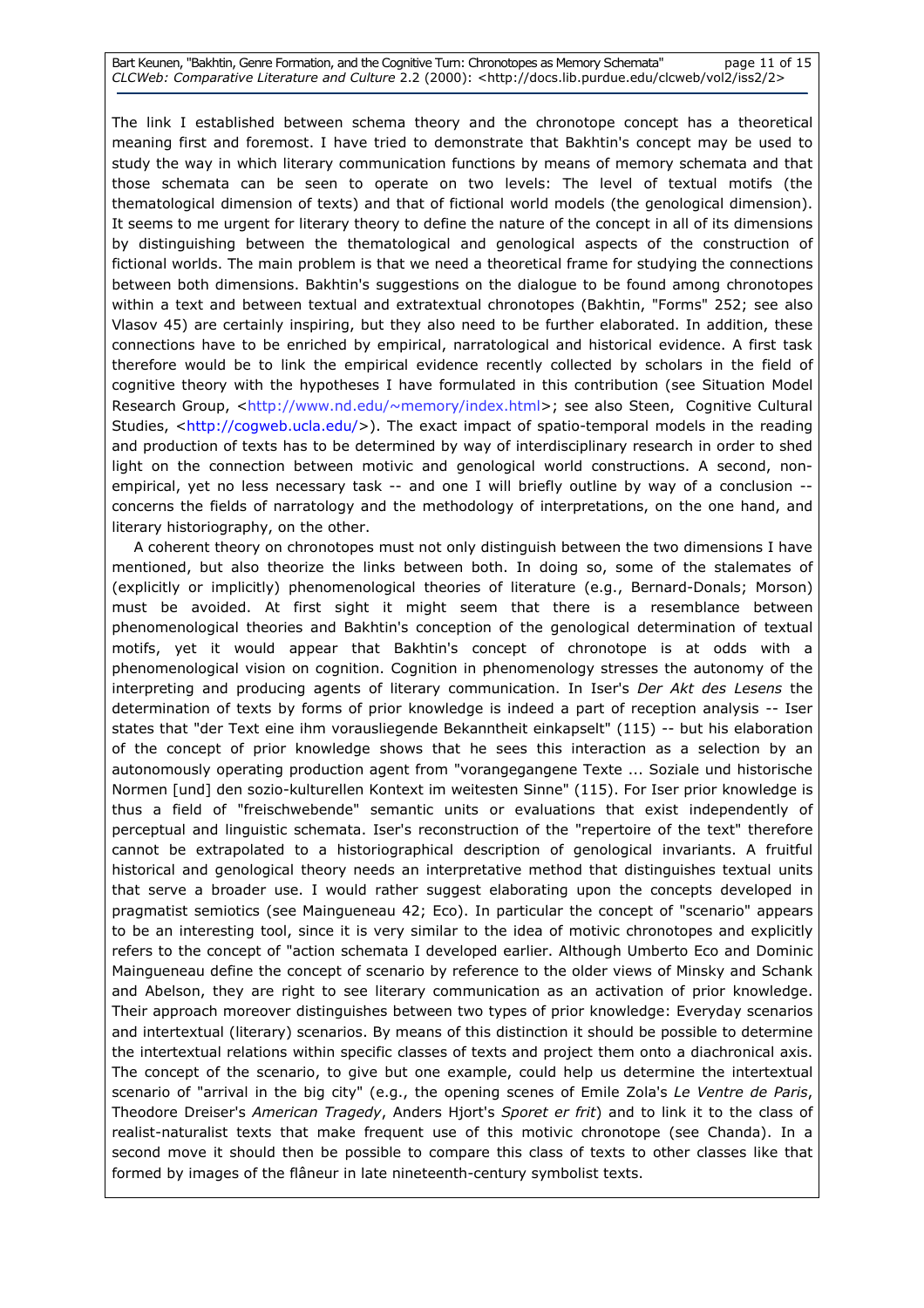Bart Keunen, "Bakhtin, Genre Formation, and the Cognitive Turn: Chronotopes as Memory Schemata" page 12 of 15 CLCWeb: Comparative Literature and Culture 2.2 (2000): <http://docs.lib.purdue.edu/clcweb/vol2/iss2/2>

 The approach of (schema-theoretically inspired) pragmatist semioticians permits also a second correction on contemporary interpretative theory. In textual analyses that often refer to Bakhtin a methodological shift can be observed toward the analysis of visual images (Stam 11, 41-2; Palmer) or imaginative space (see Vice 200-228; Rosenthal; Pearce). The emphasis on visual associations is problematic from both a cognitivistic and a narratological point of view. Although literary texts certainly activate "visualized" prior knowledge, the notion of "visual images" is a treacherous one to work with. On the one hand contemporary students of Bakhtin are right to mention the role of spatial visualization in literary communication. Especially metaphors and descriptions "are psychologically effective partly in the sense that they function as good conceptual pegs for associated images, thereby enabling readers to retrieve additional information from the memory well" (Paivio 11). This idea is also confirmed by Michael Denis, who states that imagination is responsible for an "additional encoding" of semantic material: "as much as imagery is a process that makes it possible to integrate units of information and maintain them in highly organized structures, it is a factor for increased efficiency of mnemonic encoding, since retrieval of one unit is likely to direct subjects to other associated units in the configuration" (Denis 132). This psychological condition is responsible for the fact that readers tend to associate spatial associations with a textual topic -- a phenomenon also described in literary criticism (see Hillebrand 418; Lotman 312). Literary images, on the other hand, are more than mere "pictures in the head." For images are very unstable. Experiments in cognitive psychology show that the human imagination does work with vague spatial coordinates: "Although many people report experiences of visualizing objects in imagery tasks, an image does not seem to be a mental picture in the head. It differs from a picture in that it is not tied to the visual modality, it is not precise and can be distorted, and it is segmented into meaningful pieces" (Anderson 63).

 To conceive of "visual images," therefore, it would be better to distinguish between the spatial data that belong to perceptual knowledge and chronotopic schemata that are typical of literary knowledge. A narratological argument that deals promisingly with this problem is the distinction between spatial and chronotopical levels in the literary text (see Zoran). This distinction allows the research to be concentrated on the very particularity of the chronotope concept, i.e., the fact that the concept refers to schematic properties of images. Literary images of spatial data, from this perspective, are merely elements that belong to a "scenario" (Eco; Maingueneau), a MOP (Schank), or a motivic chronotope. The motifs Bakhtin mentions may be understood as attempts to link action structures (the temporal dimension) with visual (spatial) schemata. The importance of Bakhtin for narratological and thematological research is precisely this interwovenness (see Mitterand 179-80). That memory involves visualisation, then, does not legitimate the reduction of chronotopes to spatial (visual) images -- even when only motivic chronotopes are at stake. To be faithful to Bakhtin's intuitions we would be better off using the pragmatist concept of 'intertextual scenarios' because these scenarios by definition point to the links between spatial schemata and narrative actions (temporal sequences).

 Besides such a narratological implementation of contemporary Bakhtin criticism, there is a clear need for a genological and historiographical refinement of Bakhtin's hypotheses. A promising perspective would be the extrapolation of motifs to genological chronotopes (see Suvin, "The Chronotope"; Suvin, "On Metaphoricity," <http://www.arts.uwo.ca/substance/48/suvin.html> [inactive]). It has been said that Bakhtin tries to relate both in order to construct a theory of cultural developments. There is however no methodology available to do so. The danger exists that images will be extrapolated to genological classes without any culture-theoretical significance whatsoever. We only have to think of pseudo-genres like "the road movie" to see how an image can become a rather arbitrary genological criterion. In contemporary genological thinking, however, Bakhtin's inspiration may already be observed, since genre distinctions are being conceived as pragmatic units (classes of texts) that need to be analyzed historically. David Richter's study on the history of Romances (which studies the lineage that runs from the sentimental novel, the historical novel and the gothic novel over the social-realist novel to the neogothic novel of the late nineteenth century), Gerald Prince's proposals on the historiography of science fiction, and Brian McHale's attempts to construct postmodernist classes of texts based on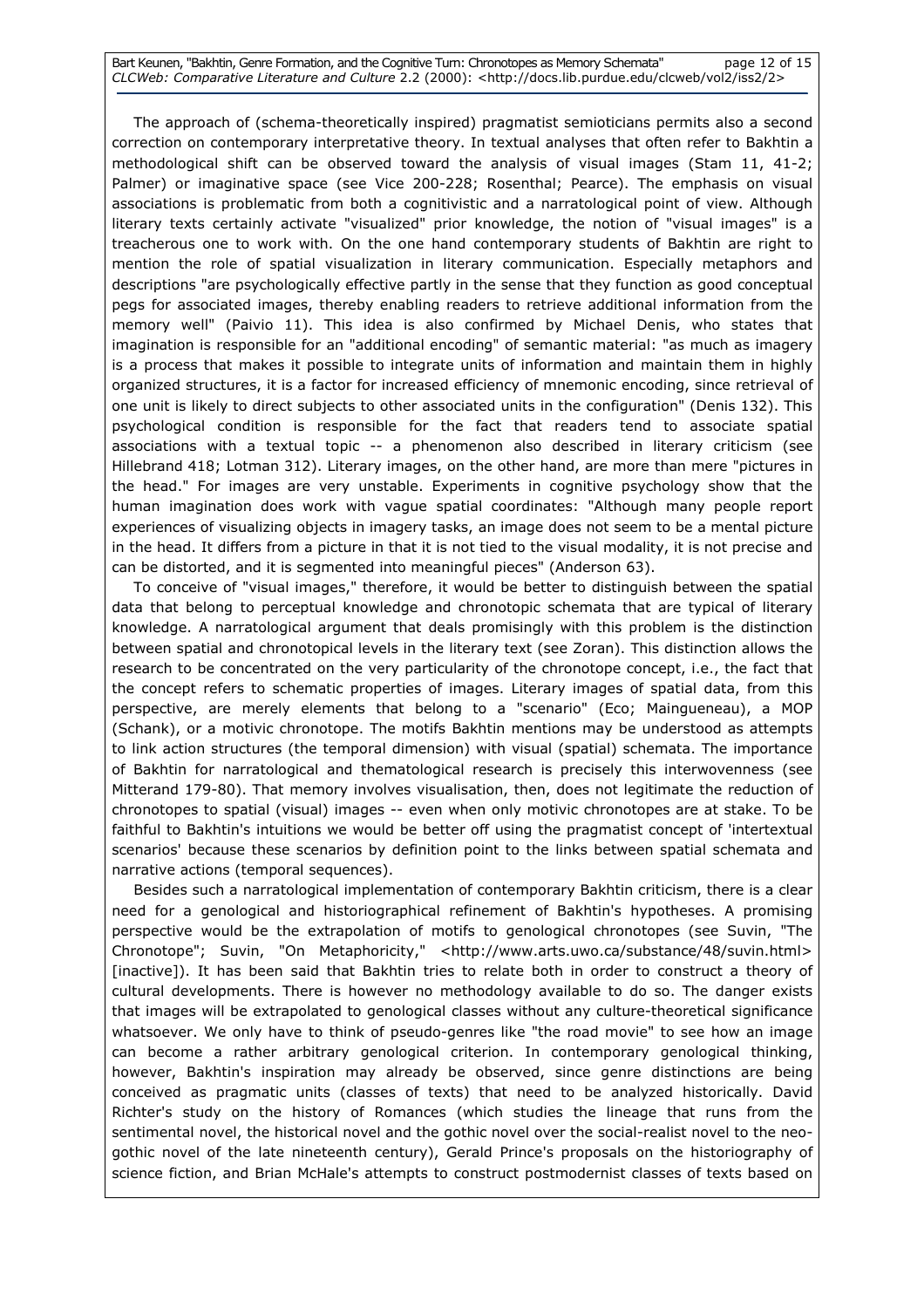ontological world models are clearly in line with Bakhtin's study of the chronotopical determinations of literary communication. A schema-theoretical adaptation of Bakhtin's insights would nevertheless enrich these studies.

 On the other hand, there is a current within contemporary cultural theory that provides instructive ideas for using schema theory for genological purposes, but without deploying the historical perspective so typical of Bakhtin (see Esteves; Graves; Rusch). In his Kognitive Autonomie und soziale Orientierung Schmidt uses a Piagetian type of schema theory in order to understand the reception processes in the different media of Western culture. Genres for Schmidt are "interindividuelle Instrumente (Programme) sozialer Wirklichkeitskonstruktion" that are processed by cognitive systems (176). His suggestions about schemata do not stick to action schemata ("kognitive Schemata") but refer to pragmatic, superstructural schemata that are interwoven with a complex pragmatic and affective attitude towards world models: "wie andere kognitive Schemata dienen auch Medien-Schemata der ökonomischen Bildung von Invarianten. Insofern gehören sie allgemein in den Bereich von Klassifikationen, die beim Problemlösen eingesetzt werden, und müssen relativ zu konkreten soziokulturellen Bedingungen differenziert werden" (176). It is in this sense that Bakhtin's historical genology is valuable, for Bakhtin shows how stereotypically imaginative structures are used in literature. Only when a historical account of schema-guided behaviour is taken care of will it be possible to gain a better insight into the connections between action series on television, James Bond movies and the Baroque adventure novel, between science fiction movies and novels, or between soap series and eighteenth-century sentimental novels.

# Works Cited

Anderson, J.R. Cognitive Psychology and Its Implications. San Francisco: Freeman, 1980.

- Bakhtin, Mikhail M. "Forms of Time and of the Chronotope in the Novel: Notes toward a Historical Poetics." 1937-38. The Dialogic Imagination. Ed. M. Holquist. Austin: U of Texas P, 84-254.
- Bakhtin, Michael M. "The Bildungsroman and Its Significance in the History of Realism." 1937-38. Speech Genres and Other Late Essays. Ed. C. Emerson and M. Holquist. Austin: U of Texas P, 1986. 10-59.

Bange, Pierre. "Towards a Pragmatic Analysis of Narratives in Literature." Poetics: Journal of Empirical Research on Literature, the Media and the Arts 15 (1986): 73-87.

Bartlett, Frederic C. Remembering: A Study in Experimental and Social Psychology. 1932. Cambridge: Cambridge UP, 1967.

Bennett, Tony. Formalism and Marxism. London: Methuen, 1979.

Bennett, Tony. Outside Literature. London: Routledge, 1990.

- Bernard-Donals, Michael F. Mikhail Bakhtin: Between Phenomenology and Marxism. Cambridge: Cambridge UP, 1994.
- Chanda, A.K. "The Young Man from the Provinces." Comparative Literature 33.4 (1981): 321-41. Clark, Katerina, and Michael Holquist. Mikhail Bakhtin. Cambridge: Belknap P, 1984.

Cook, Guy. Discourse and Literature: The Interplay of Form and Mind. Oxford: Oxford UP, 1994.

- Culler, Jonathan. Structuralist Poetics: Structuralism, Linguistics and the Study of Literature. 1975. Ithaca: Cornell UP, 1977.
- De Mey, Marc. "The Cognitive Viewpoint: Its Development and its Scope." Communication and Cognition 10.2 (1977): 7-23.
- De Mey, Marc. The Cognitive Paradigm: Cognitive Science, a Newly Explored Approach to the Study of Cognition Applied in an Analysis of Science and Scientific Knowledge. Dordrecht: Reidel, 1982.
- Denis, Michael. Image and Cognition. 1989. New York: Harvester, 1991.

Eco, Umberto. Lector in Fabula. 1979. Amsterdam: Bert Bakker, 1989.

- Esteves, Rosa. "Discourse Genres in Nineteenth-Century Portuguese Newspapers and Literary Journals." The Systemic and Empirical Approach to Literature and Culture as Theory and Application. Ed. Steven Tötösy de Zepetnek and Irene Sywenky. Edmonton: Research Institute for Comparative Literature,University of Alberta and Siegen: Institute for Empirical Literature and Media Research, Siegen University, 1997. 268-77.
- Fowler, Alastair. Kinds of Literature: An Introduction to the Theory of Genres and Modes. Oxford: Clarendon P, 1982.
- Flower, Linda. "Interpretive Acts: Cognition and the Construction of Discourse." Poetics: Journal of Empirical Research on Literature, the Media and the Arts 16 (1987): 109-30.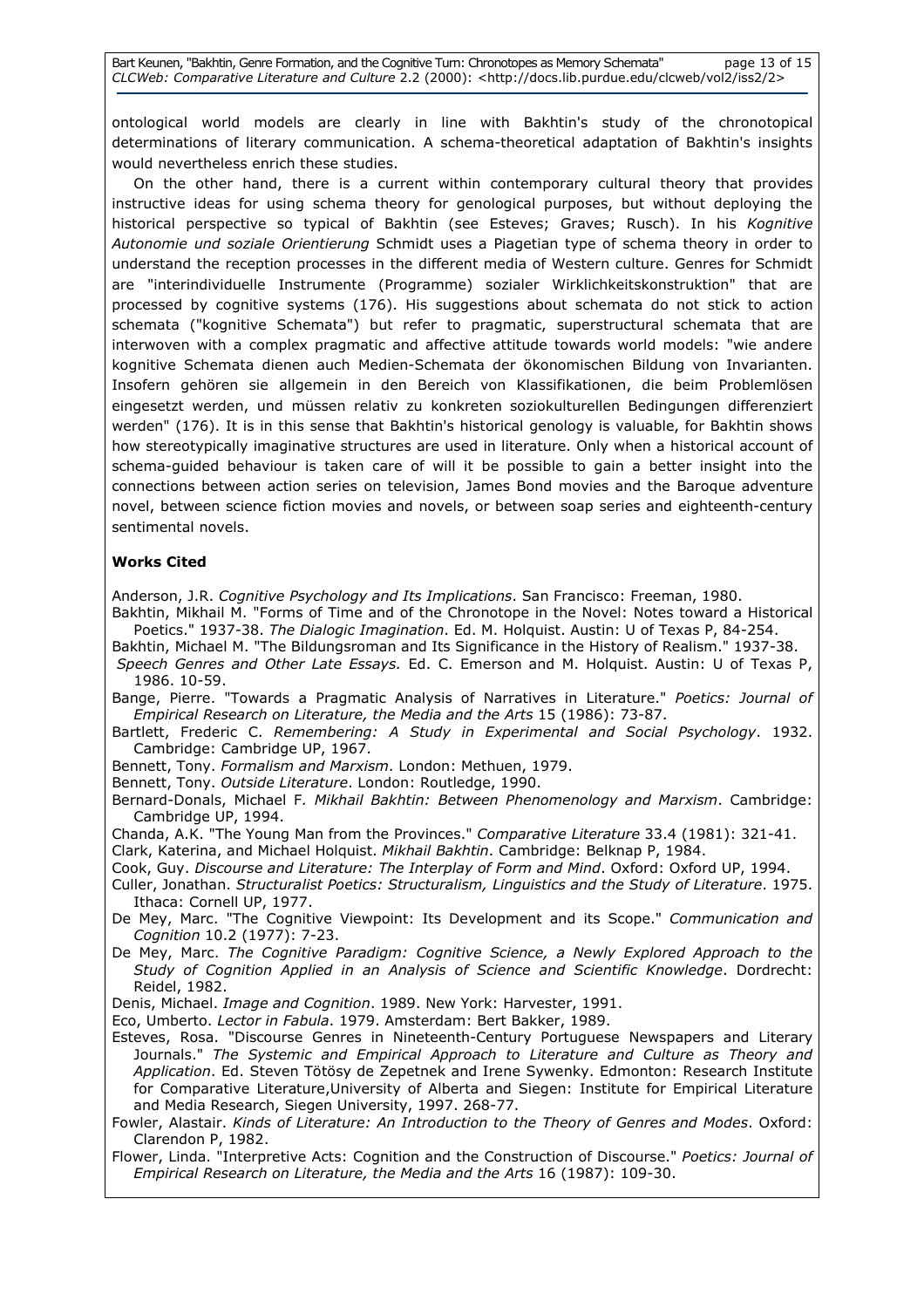Bart Keunen, "Bakhtin, Genre Formation, and the Cognitive Turn: Chronotopes as Memory Schemata" page 14 of 15 CLCWeb: Comparative Literature and Culture 2.2 (2000): <http://docs.lib.purdue.edu/clcweb/vol2/iss2/2>

Freundlieb, Dieter. "Understanding Poe's Tales: A Schema-Theoretic View." Poetics: Journal of Empirical Research on Literature, the Media and the Arts 11 (1982): 25-44.

Graves, Barbara. "Literary Reading and the Role of Domain-Specific and Generic Literary Knowledge." The Systemic and Empirical Approach to Literature and Culture as Theory and Application. Ed. Steven Tötösy de Zepetnek and Irene Sywenky. Edmonton: Research Institute for Comparative Literature,University of Alberta and Siegen: Institute for Empirical Literature and Media Research, Siegen University, 1997. 423-33.

Habel, Christopher. "Stories -- An Artificial Intelligence Perspective?" Poetics: Journal of Empirical Research on Literature, the Media and the Arts 15 (1986): 111-24.

Holquist, Michael. Dialogism: Bakhtin and his World. London: Routledge, 1990.

Hillebrand, Bruno. "Poetischer, philosophischer, mathematischer Raum." Landschaft und Raum in der Erzählkunst. Ed. A. Ritter. Darmstadt: Wissenschaftlichte Buchgesellschaft, 1975. 417-64.

Iser, Wolfgang. Der Akt des Lesens. München: Fink, 1976.

Kintsch, Walter. The Representation of Meaning in Memory. Hillsdale: Erlbaum, 1974.

Lotman, Yury. Die Struktur literarischer Texte. 1970. München: Fink, 1972.

Maingueneau, Dominique. Pragmatique pour le discours littéraire. 1990. Paris: Dunod, 1997.

McHale, Brian. Constructing Postmodernism. London: Routledge, 1992.

- Medvedev, Pavel N., and Mikhail M. Bakhtin. 1928. The Formal Method in Literary Scholarship: a Critical Introduction to Sociological Poetics. Trans. A.J. Wehrle. Baltimore: Johns Hopkins UP, 1978.
- Miall, Donald S., and Don Kuiken. "Beyond Text Theory: Understanding Literary Response." Discourse Processes 17 (1994): 337-52.

<http://www.ualberta.ca/~dmiall/reading/BEYOND\_t.htm>.

Minsky, Marvin. "A Framework for Representing Knowledge." The Psychology of Computer Vision. Ed. P. Winston. New York: McGraw-Hill, 1975. 211-77.

Mitterand, Henri. Zola: L' histoire et la fiction. Paris: PU de France, 1990.

Morson, Gary Saul and Caryl Emerson. Mikhail Bakhtin: Creation of a Prosaics. Stanford: Stanford UP, 1990.

Morson, Gary Saul. "Bakhtin, Genres and Temporality." New Literary History 22 (1991): 1071-92.

Paivio, Allan. "The Mind's Eye in Arts and Science." Poetics: Journal of Empirical Research on Literature, the Media and the Arts 12 (1983): 1-18.

Palmer, R. Barton, ed. The Cinematic Text: Methods and Approaches. New York: AMS Press, 1989. Pearce, Lynn. Reading Dialogics. London: Arnold, 1994.

Prince, Gerald. "Narrative Studies and Narrative Genres." Poetics Today 11.2 (1990): 271-82.

Radnóti, Sándor. "Stil -- Normativität und Relativität. Zur Diskussion um die Epochenstile." Zeitschrift für Literaturwissenschaft und Linguistik 77 (1990): 11-23.

Richter, David H. The Progress of Romance: Literary Historiography and the Gothic Novel. Columbus: Ohio State UP, 1994.

Riegler, Alex. Radical Constructivism (1997-): <http://www.univie.ac.at/constructivism/key.html>.

Rosenthal Shumway, Suzanne. "The Chronotope of the Asylum: Jane Eyre, Feminism and Bakhtinian Theory." A Dialogue of Voices: Feminist Literary Theory and Bakhtin. Ed. K. Hohne and H. Wussow. Minneapolis: U of Minnesota P, 1994. 152-70.

Rusch, Gebhard. "Cognition, Media Use, Genre. Socio-psychological Aspects of Media." Poetics: Journal of Empirical Research on Literature, the Media and the Arts 16 (1987): 431-69.

Schank, Roger C., and Robert P. Abelson. Scripts, Plans, Goals and Understanding: An Inquiry into Human Knowledge Structures. Hillsdale: Erlbaum, 1977.

Schank, Roger C. Dynamic Memory: A Theory of Reminding and Learning in Computers and People. Cambridge: Cambridge UP, 1982.

Schmidt, Siegfried J. "The Fiction Is That Reality Exists: A Constructivist Model of Reality, Fiction, and Literature." PoeticsToday 5.2 (1984): 253-74.

Schmidt, Siegfried J. "Towards a Constructivist Theory of Media Genre." Poetics: Journal of Empirical Research on Literature, the Media and the Arts 16 (1987): 371-95.

- Schmidt, Siegfried J. Kognitive Autonomie und soziale Orientierung. Konstruktivistische Bemerkungen zum Zusammenhang von Kognition, Kommunikation, Medien und Kultur. Frankfurt: Suhrkamp, 1994.
- Schmidt, Siegfried J. "Media Societies, Fiction Machines." Paper presented at an international conference, Discourse-Society-Interaction: Interdisciplinary Approaches, Edinburgh, 19-20 November 1999.

Semino, Elena. Language and World Creation in Poems and Other Texts. London: Longman, 1997. Shukman, Ann. "Between Marxism and Formalism: the Stylistics of Mikhail Bakhtin." Comparative

Criticism: A Yearbook. Ed. E. Shaffer. Cambridge: Cambridge UP, 1980. 221-34.

Situation Model Research Group: <http://www.nd.edu/~memory/index.html>.